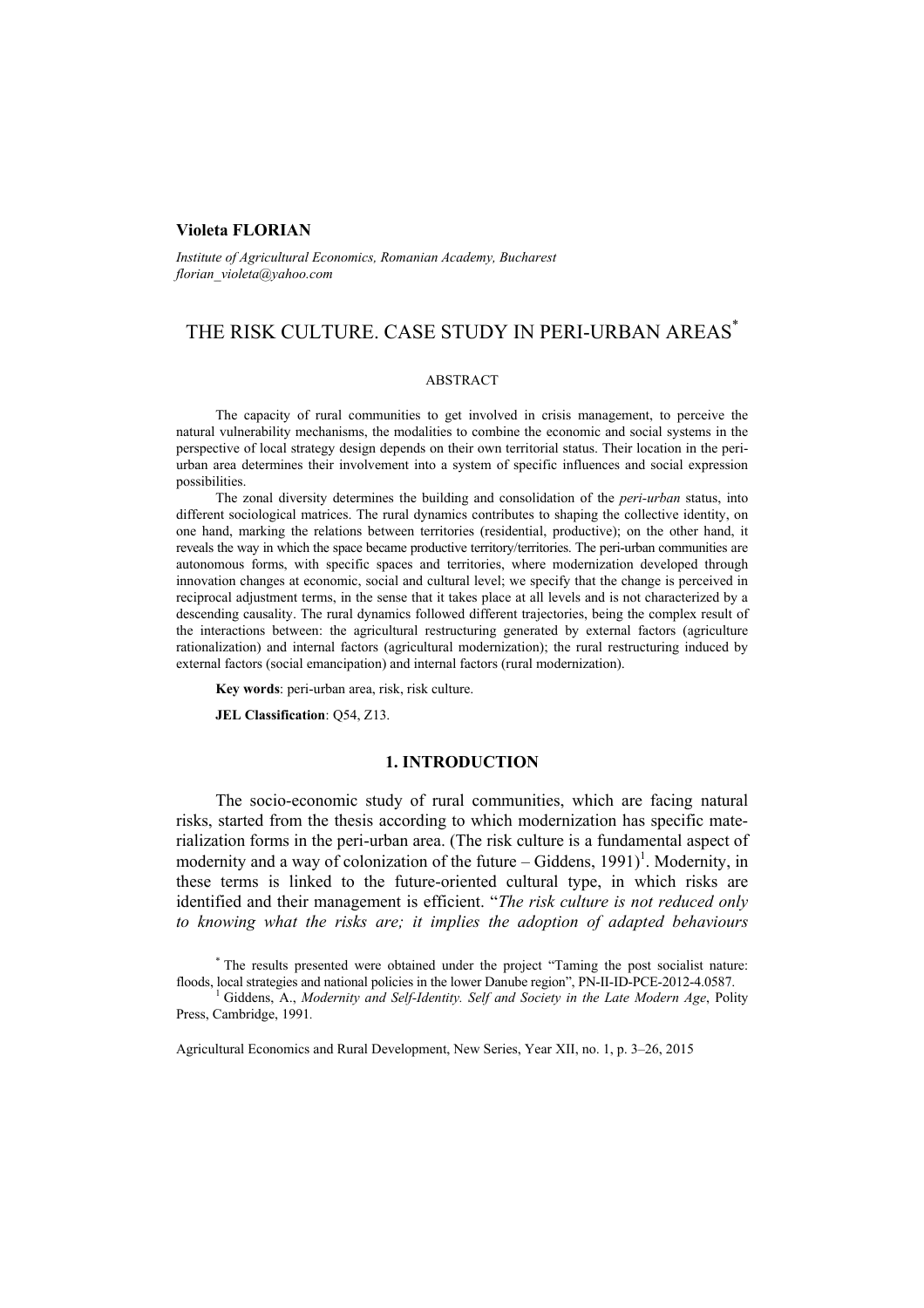*throughout the entire life*" 2 . The completion of the definition is achieved through memory recognition, considered as a fundamental element, because: "*Memory is a risk culture element that refers to what has happened, it can favour acceptance, adhesion, closeness to the prevention policies. Memory permits the exposed populations to have a preventive attitude (before the crisis) and to adopt adequate behaviours during the crisis*" 3 . Memory is different because: "*in the time elapsed from the crisis, the memory of the disaster consists of a plurality of memories… a bricolage (Certeau, 1990) of the conciliation of the past disaster reminiscence, the need to forget and identity problems.*" 4

In the present study, the impact of a natural disaster – flooding is analyzed as a social phenomenon focused on the individual vulnerability and reactions, on the capacity of the communities – the quality of social relations, institutions favourable to adaptation behaviours/strategies, resilience in the face of catastrophic events.

"*The capacity of individuals, of households or of communities and the risk management depend on its characteristics: source, correlation, frequency and intensity*" 5 . In the case of the rural communities with a low rural modernization level and a strong dependence on traditional farming, where subsistence farming prevails, one could notice a certain accumulation of shocks generated by natural disasters, resulting in economic/social fragilization and vulnerabilization. There is a correspondence between the risk increase and the deepening poverty, noticeable in the rural communities affected by flooding.<sup>6</sup>

## **2. MATERIAL AND METHOD**

The method used was a mix of direct observation, interviews with the formal leaders of the communities; the following analyses were made:

– longitudinal analyses – evolutions of the main phenomena and processes in time, specific for the investigated communities, together with primary analyses;

– documentary analyses – inventory of documents referring to the demographic, economic, institutional processes, of the local, county, regional, national strategies referring to natural risks, renaturing phenomena and their analysis according to the fundamental concepts specific to each problem in part; the inventory and analysis of programs and projects implemented by each community or related area;

<sup>2</sup> AREAS, *Culture du risque inondation. Aspects sociologiques de la culture du risque. Perception du risque et communication, 2014.* 

Ledoux, B., *La gestion du risque inondation*, Editions Tec& Doc. Lavoisier, Paris, 2006.

Langumierr, J., *Genèse du risque et mémoire de la catastrophe: une approche étnographique*  des inondations dans les Basses Plain de l' Aude, Révue pour la memoires, nr. 4/2008.

Holzmann, R., Yorgensen, S., *Social Risk Management: A New Conceptual Framework for Social Protection, and Beyond, social Protection Discussion paper, nr. 0006, February, World Bank, 2000.* <sup>6</sup>

Vathana, S., Oum, P., Chervier, C., *Impact of Disasters and Role of Social*, in Protection in Natural disaster Risk in Cambodgia, in Economic and Welfare, Dec. 2012.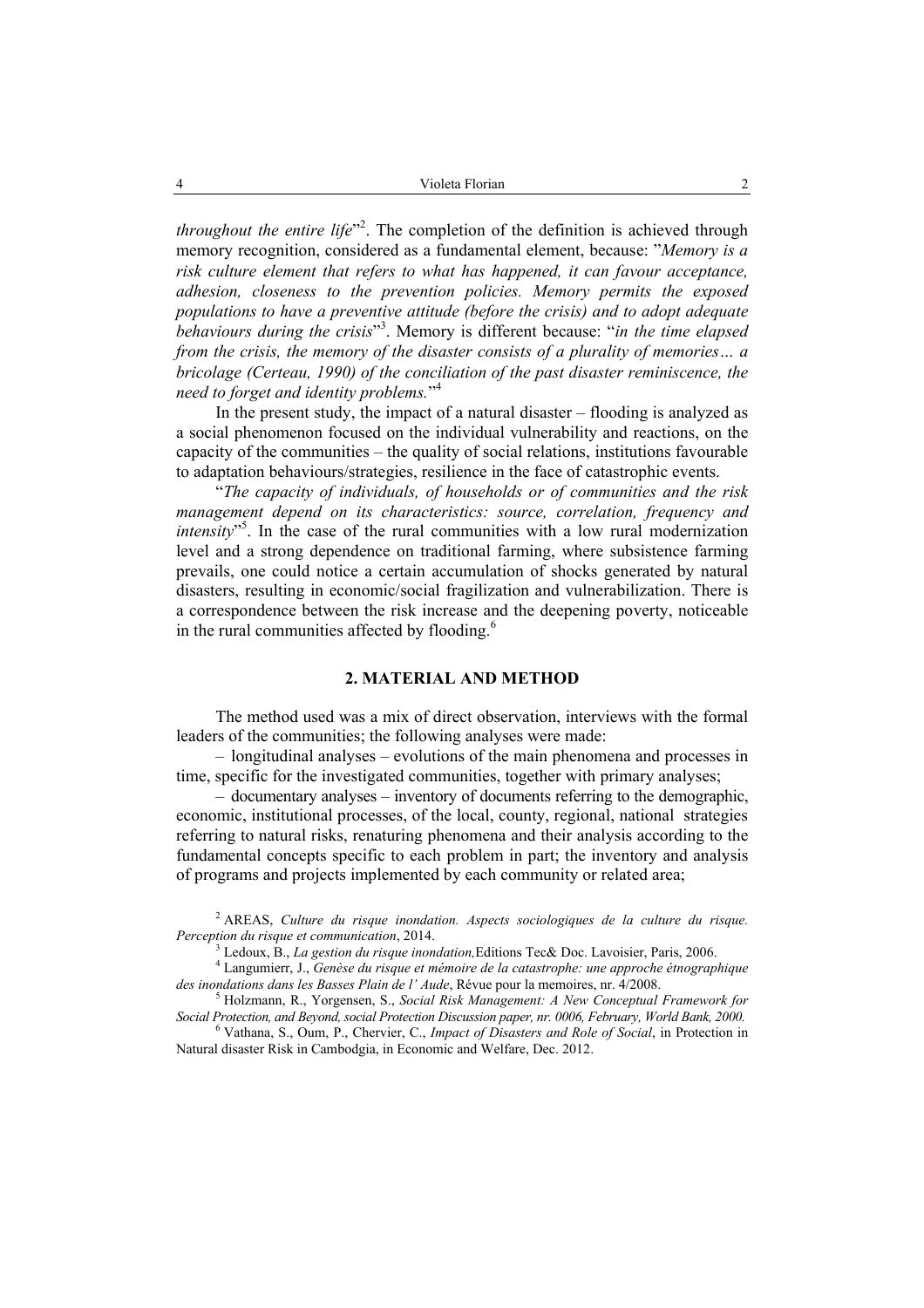– bibliographical analysis – general information on the rural communities, identification of sources, their selection, elaboration of sociological explanations. The sources used were primary sources (non-periodical sources – monographs, scientific reports, PhD theses, periodical sources – specialty journals, local newspapers) and secondary sources (analytical and systematic processing of the obtained bibliographical data).

### **3. RESULTS AND DISCUSSIONS**

From the perspective of the territorial status, the investigated rural communities<sup>7</sup> are characterized by proximity to the urban areas (Table 1), which involves multiple economic, educational, cultural polarization and excessive dependence on multiple urban services. Out of this reason, *the four rural entities are defined by a causal relation existing between the economic and demographic modernization and the geographical transfers of incomes (wages, pensions, social securities); this type of relation is not based on the production capacity of the area because the urban proximity is not necessarily productive for the rural area*. 8

|                | Distance to the<br>nearest town  | <b>Frequency of</b><br>road<br>transport<br>lines | <b>Distance to</b><br>the nearest<br>railway<br>station | Distance to the<br>nearest high-<br>school | Distance to<br>the nearest<br>hospital |
|----------------|----------------------------------|---------------------------------------------------|---------------------------------------------------------|--------------------------------------------|----------------------------------------|
| Gostinu        | 18 km Giurgiu                    | Every<br>30 minutes                               | 18 km<br>Giurgiu                                        | 18 km Giurgiu                              | 18 km Giurgiu                          |
| Oinacu         | 8 km Giurgiu                     | Every<br>30 minutes                               | 4 km<br>commune<br>Frătești                             | 8 km Giurgiu                               | 8 km Giurgiu                           |
| <b>Bistret</b> | 30 km<br>town Băilesti           | Every 1 hour                                      | $30 \text{ km}$<br>Băilesti                             | 30 km Băilesti                             | 30 km Băilesti                         |
| Rast           | $22 \text{ km}$<br>town Băilesti | Every 2 hours                                     | $22 \text{ km}$<br>town Băilesti                        | 22 km Băilesti                             | 22 km Băilesti                         |

*Table 1*  Territorial status of investigated communities

*Source*: commune fiches, applied in May-August, 2014.

The location of the communities in peri-urban areas defines them as hybrid socio-economic spaces of the intermediary area between the rural and urban zones; the spatial relations are different, generating specific socio-economic characteristics:

– the distance of the investigated rural area to the town Giurgiu county is quite small – Oinacu at 8 km from Giurgiu Municipality, Gostinu at 18 km from Giurgiu

 $7$  The investigated universe is divided into two rural micro-zones: rural micro-zone Giurgiu with the localities Gostinu and Oinacu and rural micro-zone Dolj with the rural localities Bistreţ and Rast. In the two zones, at the risk management level, two natural risk phenomena were investigated, with deep implications in the community life: infiltrations and flooding.

 Talandier, M., *L'émergence de systemes territoriaux-residencieles*, collection Travaux 19, Editeur Datar, 2014.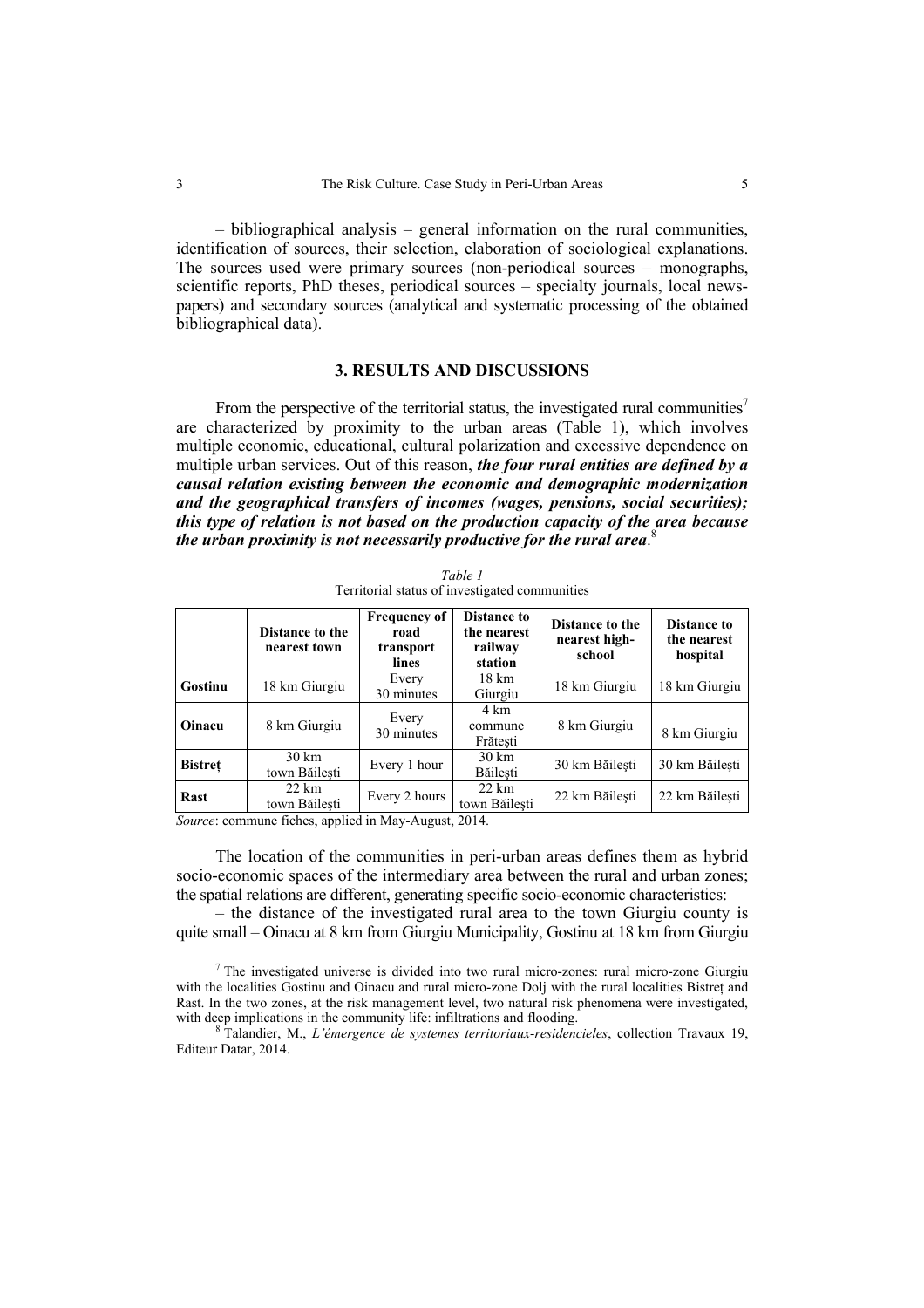Municipality; the distance of the rural area from Dolj county is relatively bigger – Rast at 22 km from the town Băilesti, Bistret at 30 de km from the town Băilesti;

– the urban profiles are different: Giurgiu Municipality is an old town, with a population totalling 61,353 inhabitants<sup>9</sup>, multiple functionality (administrative, economic, cultural, social), complex economic structures (agricultural, industrial, commercial, tourism, cultural); the town Băileşti has had urban status since 2001, with a population of  $17,437$  inhabitants<sup>10</sup> and a strong commercial traditionality (focused on the sale of agri-food and agricultural products).

The urban polarization is filtered through the spatial and economic characteristics of the investigated zone, influencing the types of local rural economy, the behaviours (at community and individual level) and the modernization/development strategies.

The territorial status of the rural communities under study is defined by:

– the natural fragilization of the territories occupied by the rural communities; the perception of this vulnerabilization takes place in the flooding paradigm that resulted in erosion phenomena, in the exhaustion of humus reserves in soil;

– the periodical soil moisture excess, generated by the swamping phenomenon which has affected hundreds hectares of land;

– the soil erosion, generated, in certain local leaders' opinion, by the proximity to the Danube;

– the pollution phenomenon caused by the economic activities is not identified, with one exception – the commune Bistreţ; the precariousness of the agricultural economy and the low economic diversification level in the community implies the low utilization of pollution generating factors (Table 2).

| <b>Environmental</b><br>characteristics   | Gostinu                                                                                                                                   | Oinacu                                                    | <b>Bistret</b>                                                                                        | <b>Rast</b>                                                 |
|-------------------------------------------|-------------------------------------------------------------------------------------------------------------------------------------------|-----------------------------------------------------------|-------------------------------------------------------------------------------------------------------|-------------------------------------------------------------|
| Periodical moisture<br>excess             | yes                                                                                                                                       | yes                                                       | yes                                                                                                   | yes                                                         |
| Soil erosion                              | ves                                                                                                                                       | ves                                                       | no                                                                                                    | ves                                                         |
| Landslides                                | yes                                                                                                                                       | yes                                                       | no                                                                                                    | no                                                          |
| Low and very low<br>humus reserve in soil | Alternating                                                                                                                               | no                                                        | yes                                                                                                   | yes                                                         |
| Acidity/alcalinity <sup>1</sup>           | no                                                                                                                                        | no                                                        | no                                                                                                    | no                                                          |
| Chemical soil pollution                   | no                                                                                                                                        | no                                                        | ves                                                                                                   | no                                                          |
| Comments by formal<br>leaders             | Danube is close, in<br>winter, autumn,<br>spring there are<br>infiltrations on<br>300 hectares, the<br>banks of the Danube<br>are eroded. | It sporadically<br>swamps, when there<br>is water excess. | $49.7\%$ moisture<br>excess, salinated<br>soils, the humus<br>reserve is low in the<br>swampish soil. | Infiltrations take<br>place in the zone<br>near the Danube. |

*Table 2*  Environmental characteristics – local leaders' assessment

<sup>1</sup> The answers are not scientifically relevant because they are not based on recent analyses made by the Office for Pedological and Agro-pedological Studies.

*Source*: commune fiches, applied in May-August, 2014.

<sup>9</sup> Romania's Statistical Yearbook, NIS, 2013. <sup>10</sup> Romania's Statistical Yearbook, NIS, 2013.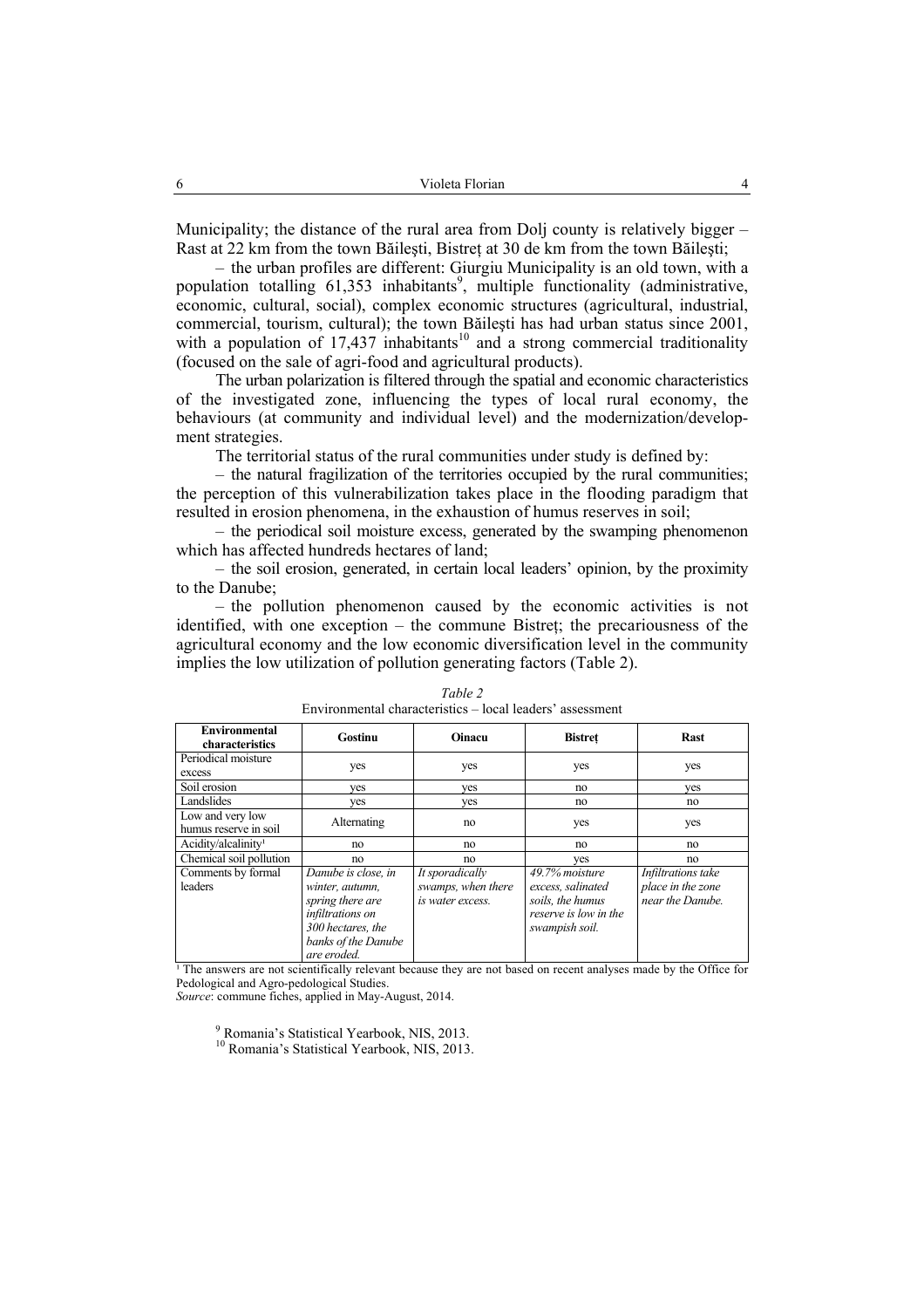The structure of the categories of use represents a significant opportunity for the agricultural diversification and rural economic diversity (Table 3). The number of hectares per rural inhabitant has been subject to obvious statistical modifications (except for the commune Rast where a diminution was noticed, from 1.7 hectares/ inhabitant to 1.6 hectares/inhabitant). In this period, the increase of the land areas under pastures, mainly in the communes Gostinu and Oinacu, took place to the detriment of arable land areas; the economic implication, at least theoretically, resides in the modernization of agricultural production structures through the increase of the share of livestock production.

|                                                        |                      | Gostinu |      | Oinacu                         |              | <b>Bistret</b>        |                 | <b>Rast</b> |
|--------------------------------------------------------|----------------------|---------|------|--------------------------------|--------------|-----------------------|-----------------|-------------|
|                                                        | 2006                 | 2014    | 2006 | 2014                           | 2006         | 2014                  | 2006            | 2014        |
| Agricultural area/<br>total area $-$ %                 | 70.8                 | 70.8    | 76.9 | 75.6                           | 73.4         | 73.4                  | 77.9            | 77.9        |
| Arable area/<br>agricultural area $-$ %                | 93.7                 | 88.7    | 98.5 | 91.4                           | 81.7         | 81.7                  | 91.1            | 92.1        |
| Area under pastures/<br>agricultural area $-$ %        | 4.4                  | 9.4     | 0.4  | 7.6                            | 9.9          | 10.0                  | 3.8             | 3.8         |
| Area under hayfields/<br>agricultural area $-$ %       |                      |         |      |                                |              |                       | 2.0             | 2.0         |
| Area under orchards/<br>agricultural area $-$ %        |                      |         |      |                                | 6.4          | 6.4                   |                 | 0.2         |
| Area under vineyards/<br>agricultural area $-$ %       | 1.9                  | 1.9     | 1.1  | 1.0                            | 2.0          | 1.9                   | 1.8             | 1.9         |
| Agricultural area/<br>inhabitant $-$ ha/<br>inhabitant | 1.5<br>$\sim$ $\sim$ | 1.7     | 0.97 | 1.2<br>$\sim$ $\sim$<br>$\sim$ | 2.08<br>$-1$ | 2.08<br>$\sim$ $\sim$ | 1.7<br>$\cdots$ | 1.6<br>.    |

*Table 3*  The natural structure of farm capital, in dynamics terms

*Source*: Author's own calculations on the basis of data from the commune fiches, applied in May-August, 2014.

#### 3.1. RURAL MICRO-ZONES – DEMOGRAPHIC STRUCTURES

*From the perspective of demographic structures, a dramatic decrease of the rural population was noticed, with unfavourable impact upon the natural regeneration of specific labour resources (mainly in the case of the communes Gostinu and Oinacu – Giurgiu county*); the vitality index (Pearl)<sup>11</sup> followed increasingly lower values, describing a severe demographic regeneration deficit: in the period 2006-2008, for the population of the commune Gostinu, the index value decreased from 46.9% to 30.3% and for the population of the commune Oinacu from 40.9% to 20.8%.

In the investigated communes there is a balanced demographic phenomenon depending on the gender structure – the share of feminine population is over

<sup>11</sup> Vitality index (Pearl) = live births /deceased  $\times$  100.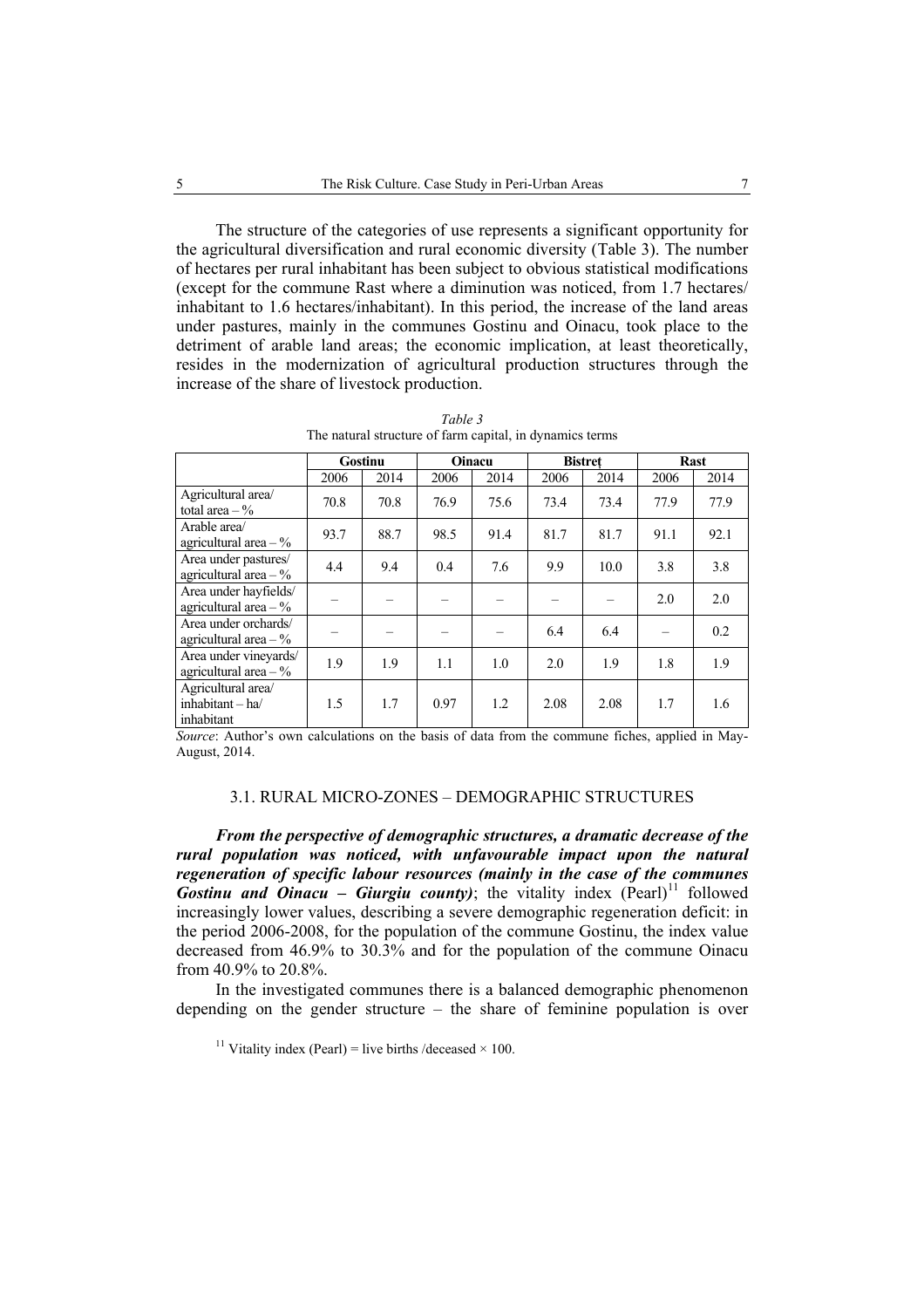50.0%, ranging from 52.2% in the locality Gostinu to 50.3% in Bistret;a demographic ageing process can be also noticed – the share of the population up to 19 years old is 12% (an extremely low value, in the commune Bistreţ) and maximum 22.2% in the commune Rast (Table 4).

The implications of the structure by age are socially noticeable, both through the low demographic regeneration capacity, and through the limited economic modernization. The negative impact upon the community development perspectives and upon the local modernization is also defined by the educational quality of the rural population (Table 5).

*Table 4*  The main demographic characteristics of the investigated zone

|                                                                      | UM            | Gostinu | Oinacu | <b>Bistret</b> | Rast  |
|----------------------------------------------------------------------|---------------|---------|--------|----------------|-------|
| Population increase / diminution, 2006-2011                          | Inhab./year   | $-70$   | -94    | $+24$          | $-82$ |
| Share of women in total population, 2011                             | $\%$          | 52.2    | 50.4   | 50.3           | 50.4  |
| Share of population $\leq$ 19 years old in total<br>population, 2011 | $\frac{0}{0}$ | 16.2    | 16.0   | 12.0           | 22.2  |
| Share of population $> 60$ years old in total<br>population, 2011    | $\%$          | 40.2    | 40.4   | 34.2           | 30.4  |

*Source*: Author's own calculations on the basis of data from the commune fiches, applied in May-August, 2014.

| Table 5                                                            |  |
|--------------------------------------------------------------------|--|
| The demographic structure by educational level <sup>1</sup> , $\%$ |  |

|                  | Gostinu | Oinacu | <b>Bistret</b> | Rast |
|------------------|---------|--------|----------------|------|
| Higher           |         |        |                |      |
| Post-high school |         |        |                |      |
| Secondary        | 70.0    |        |                | 59.C |
| Primary          | 22.3    | 22.6   | 34.C           | 26.3 |
| no schooling     |         |        |                |      |

<sup>1</sup>The Shares were calculated taking as basis the population over 10 years old.

*Source*: Author's own calculations on the basis of data from the Census of Population and Dwellings, 2011.

### 3.2. RURAL MICRO-ZONES – ECONOMIC STRUCTURES

*The agricultural structures are representative economic structures for the economic communities, although the peri-urban status implies a dysfunctional utilization of the zonal production capacity. The type of farming practice is extensive, the crop structure maintaining a strong traditionality; the preferred forms of land farming are of associative type; there are no intensive forms of agrarian and agricultural modernization.*

The agricultural production structure (investigated in the period 2006-2013) was mainly determined by the agricultural policy measures and to a low and punctual extent by the phenomena generated by flooding and/or infiltrations. In both rural micro-zones under investigation, the agricultural production structure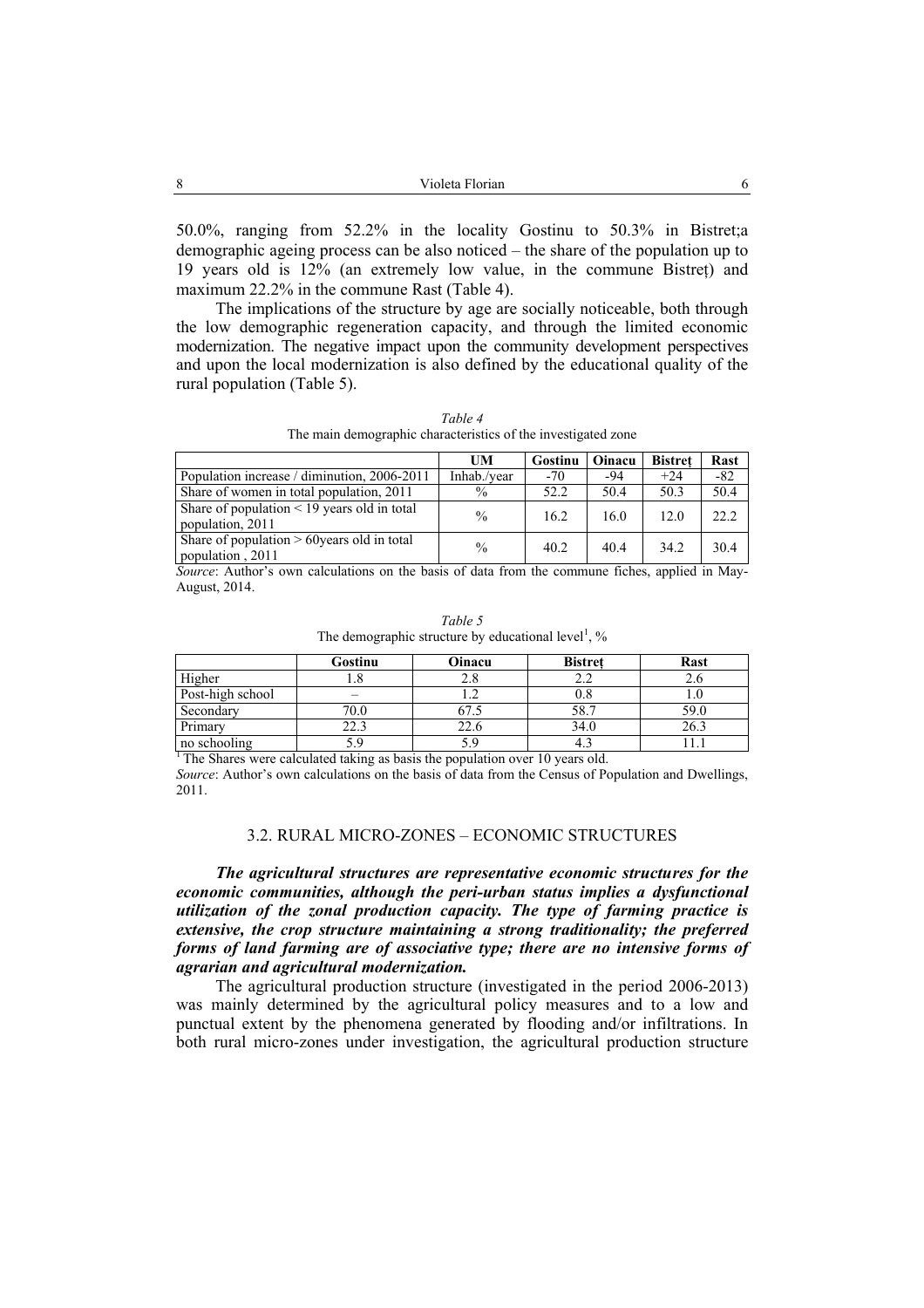was subject to a slow process of economic modernization; the social modernization has been delayed. The location in medium rank rural areas (of the counties) makes them visible as economic reflections of the existing trends at this level: in the investigated period, in the agriculture of the county Giurgiu, the crop production grew from 55.0% to 68.0%, the livestock production decreased from 44.5% to 31.0% while agricultural services increased from 0.5% to 1.0%. In Dolj county the same agricultural pattern was noticed, where crop production also prevailed, up from 67.5% to 71.4%; the share of the livestock production decreased from 29.9% to 27.3%, while the agricultural services were down from 2.6% to 1.3%

#### 3.3. THE RURAL MICRO-ZONE GIURGIU

*The agricultural pattern identified in the micro-zone of Giurgiu county (the communes Gostinu and Oinacu) is characterized by a very low modernization level, as regards the type of farming practice and as agricultural organization modality. Although the two localities are very close, there are significant differences*: the share of livestock farms is much higher in the commune Oinacu  $(24.0\% \text{ of total farms})$ , compared to the share in the commune Gostinu  $(1.0\%)$ ; the crop farms represent 27.0% of total farms in the commune Gostinu and 6.0% in the commune Oinacu (Table 6).

*Table 6*  Farm structure by agricultural profile - rural micro-zone Giurgiu

|               | <b>Total farms</b><br>number | <b>Mixed farms</b><br>$\frac{1}{2}$ | Crop farms<br>$\frac{6}{9}$ | <b>Livestock farms</b><br>$\frac{0}{0}$ |
|---------------|------------------------------|-------------------------------------|-----------------------------|-----------------------------------------|
| Gostinu       | 953                          | 72.0                                | ח הר                        |                                         |
| <b>Dinacu</b> | 479ء                         | 70.0                                | 6.U                         | 24.0                                    |

*Source:* Author's own calculations on the basis of statistical information from the County Statistics Directorate – Giurgiu.

The explanation resides in the local agrarian history and the agricultural entrepreneurial spirit, with an increased consistency and coherence in the case of the commune Oinacu. The strong difference between the two rural communities from the perspective of the livestock production activities is also revealed by the livestock herds existing on the population's households (Table 7).

|                | Gostinu | Oinacu |
|----------------|---------|--------|
| <b>Bovines</b> | 300     | 429    |
| Pigs           | 110     | 1126   |
| Sheep          | 300     | 1830   |
| Goats          | 75      | 215    |
| Horses         | 50      | 257    |
| Bee families   | 450     | 500    |

*Table 7* 

The livestock herds on the population's households in the rural micro-zone Giurgiu, number

*Source:* The commune fiches, applied in May-August, 2014.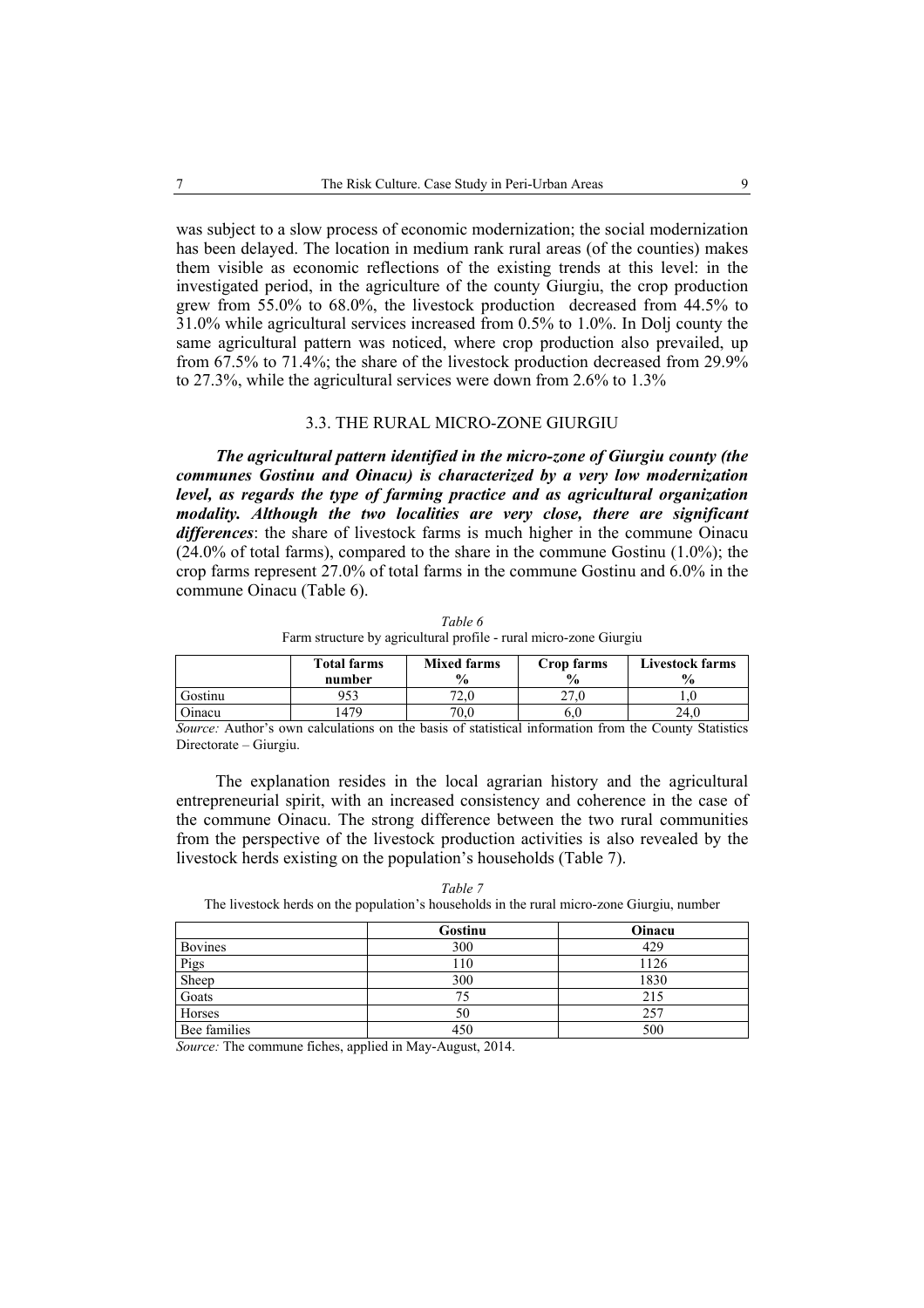For each rural community in this micro-zone, different characteristics of the utilized agricultural land tenure modality have taken shape: *on one hand, the traditional modality, i.e. land farmed under share-cropping arrangements, is specific for the farms in the commune Gostinu, (75.0% of farms using this mechanism are from Gostinu); on the other hand, the land lease mechanism, (which presupposes contractual relations) is specific for the commune Oinacu; out of the total number of farms with land lease arrangements, 60.0% are from the commune Oinacu.* If we analyze *the farm size, we can notice structures specific for the local subsistence economy (in the case of commune Gostinu) and structures defining the transition from subsistence to commercial farms (in the commune Oinacu).* 

The size of land areas into ownership is another differentiating criterion of the two rural communities: the share of farms that use maximum one hectare of agricultural land is 44.0% in the commune Gostinu and 32.1% in the commune Oinacu; the share of farms that use 5 to 10 hectares is 2.0% in the commune Gostinu and 6.7% in the commune Oinacu (Table 8).

The crop structure (Table 9) adds to the characteristics specific for each commune, i.e. the preservation of the agricultural traditionality for Gostinu and the transition to modernization and establishment of commercial farms for Oinacu.

*Table 8*  Structure of farms according to the size of utilized agricultural area – rural micro-zone Giurgiu, %

|                       | Gostinu | Oinacu |
|-----------------------|---------|--------|
| maximum 1 hectare     | 44.0    | 32.1   |
| 1.1-5 hectares        | 53.0    | 60.0   |
| $5.1 - 10$ hectares   | 2.0     | 6.7    |
| $10.1 - 50$ hectares  | ባ 7     |        |
| $50.1 - 100$ hectares |         | 0.1    |
| over 100 hectares     | በ 3     | 01     |

*Source*: Author's own calculations on the basis of statistical information from the County Statistics Directorate, Giurgiu.

| Table 9                                                                                    |
|--------------------------------------------------------------------------------------------|
| Structure of farms by areas cultivated with grain cereals – rural micro-zone Giurgiu, $\%$ |

|                           | Gostinu | Oinacu |
|---------------------------|---------|--------|
| Wheat                     | 47.4    | 35.0   |
| Rye                       |         | 0.05   |
| Barley and two row barley | 2.0     | 20.0   |
| Oats                      |         | 4.95   |
| Maize                     | 46.0    | 43.0   |

*Source*: Author's own calculations on the basis of statistical information from the County Statistics Directorate, Giurgiu.

The investigated agricultural holdings by the number of animals into ownership have quite different structures (Table 10); the difference is the result of the agrarian history of the two rural communities, and of the traditional farming modalities, preserved, taken over and adapted into variants adapted to the local area.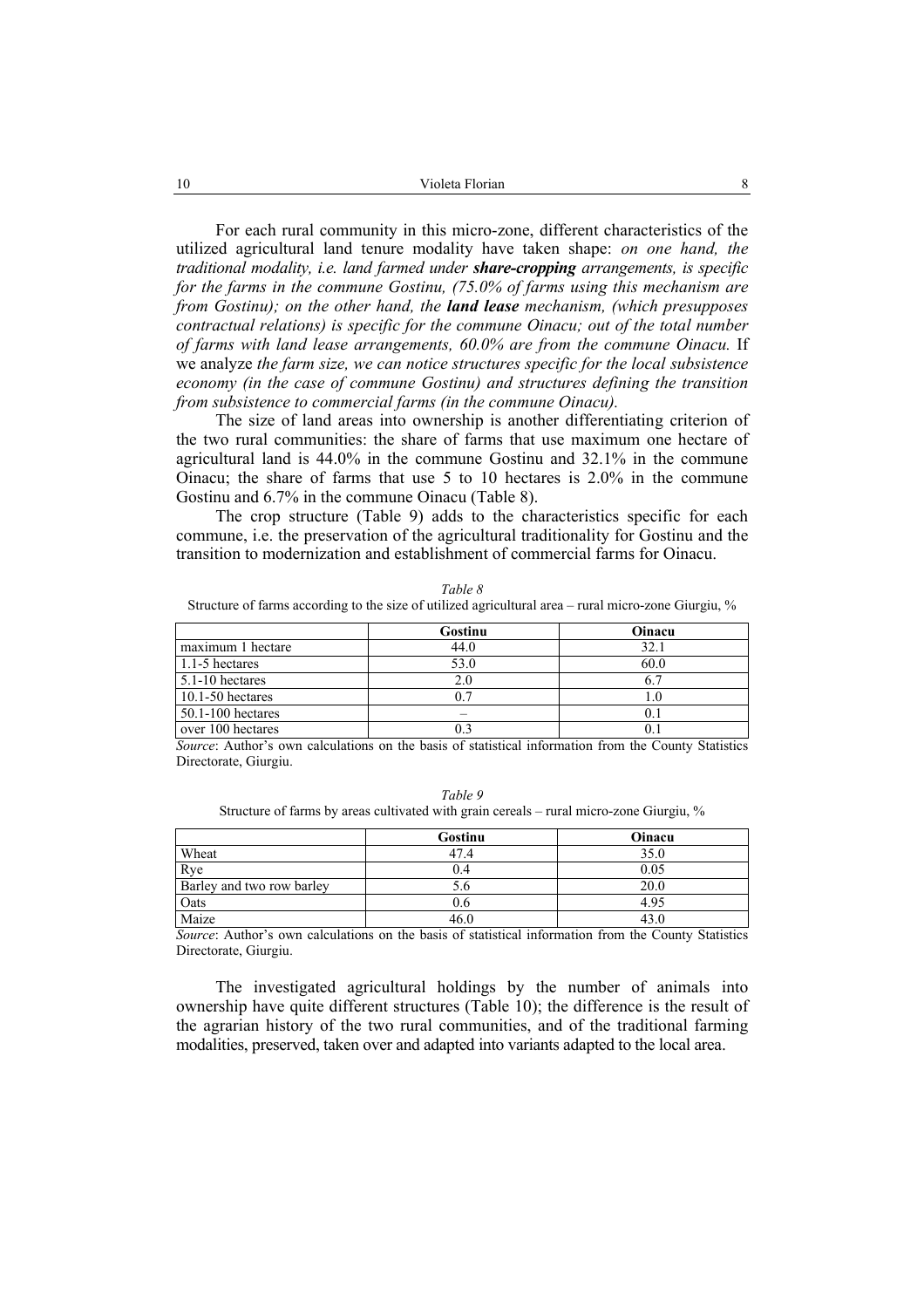|                   | Gostinu | Oinacu |
|-------------------|---------|--------|
| <b>Bovines</b>    | 158     | 376    |
| Sheep             | 185     | 214    |
| Goats             | 43      | 109    |
| Pigs              | 497     | 806    |
| Poultry           | 667     | 1336   |
| Horses            | 171     | 413    |
| Donkeys and mules |         | 6      |
| Rabbits           | -       | b      |
| Bee families      |         | 6      |

| Table 10                                                                                  |  |
|-------------------------------------------------------------------------------------------|--|
| Number of agricultural holdings that raise animals, by species – rural micro-zone Giurgiu |  |

*Source*: Statistical data from the County Statistics Directorate, Giurgiu.

The technical endowment of farms is precarious in the commune Gostinu and the farms have a relative level of modernity in the commune Oinacu (Table 11). There is no agricultural holding in the micro-zone Giurgiu with organic livestock production certification, no holding with organically certified areas, with areas under conversion, no holding that uses equipment for producing renewable energy (wind, solar, biomass and hydropower).

The organization forms of the agricultural activity follow the same pattern, already well-defined, of the two rural communities: a traditional pattern for Gostinu and in transition to modernity, for Oinacu. There are 5 agricultural organizations in the commune Gostinu: 1 agricultural company, 2 commercial companies with majority private capital, 1 local council association and 1 organization of another type; in the commune Oinacu, there are also 5 agricultural organizations: 4 commercial companies with majority private capital and a local council association.

|                                                                         | Gostinu | Oinacu |
|-------------------------------------------------------------------------|---------|--------|
| <b>Tractors</b>                                                         | 834     | 1005   |
| Motor cultivators                                                       | 3       | 4      |
| Tractor ploughs                                                         | 831     | 1003   |
| Mechanical tillers                                                      | 4       | 112    |
| Combiners                                                               | 121     | 429    |
| Mechanical harrows                                                      | 52      | 568    |
| Mechanical traction sowers                                              | 820     | 884    |
| Fertilizer spreaders                                                    | 8       | 20     |
| Herbiciding and treatment application machines                          | 35      | 66     |
| Self-propelled combine harvesters for cereals, oilseeds, planting seeds | 682     | 718    |
| Self-propelled combine harvesters for fodder, sugar beet, potatoes      |         | 13     |
| Motor mowers                                                            | 34      | 304    |
| Other machinery and equipment                                           | 57      | 30     |

*Table 11* 

Number of farms that use agricultural machinery and equipment – rural micro-zone Giurgiu

*Source:* Statistical data from the County Statistics Directorate, Giurgiu.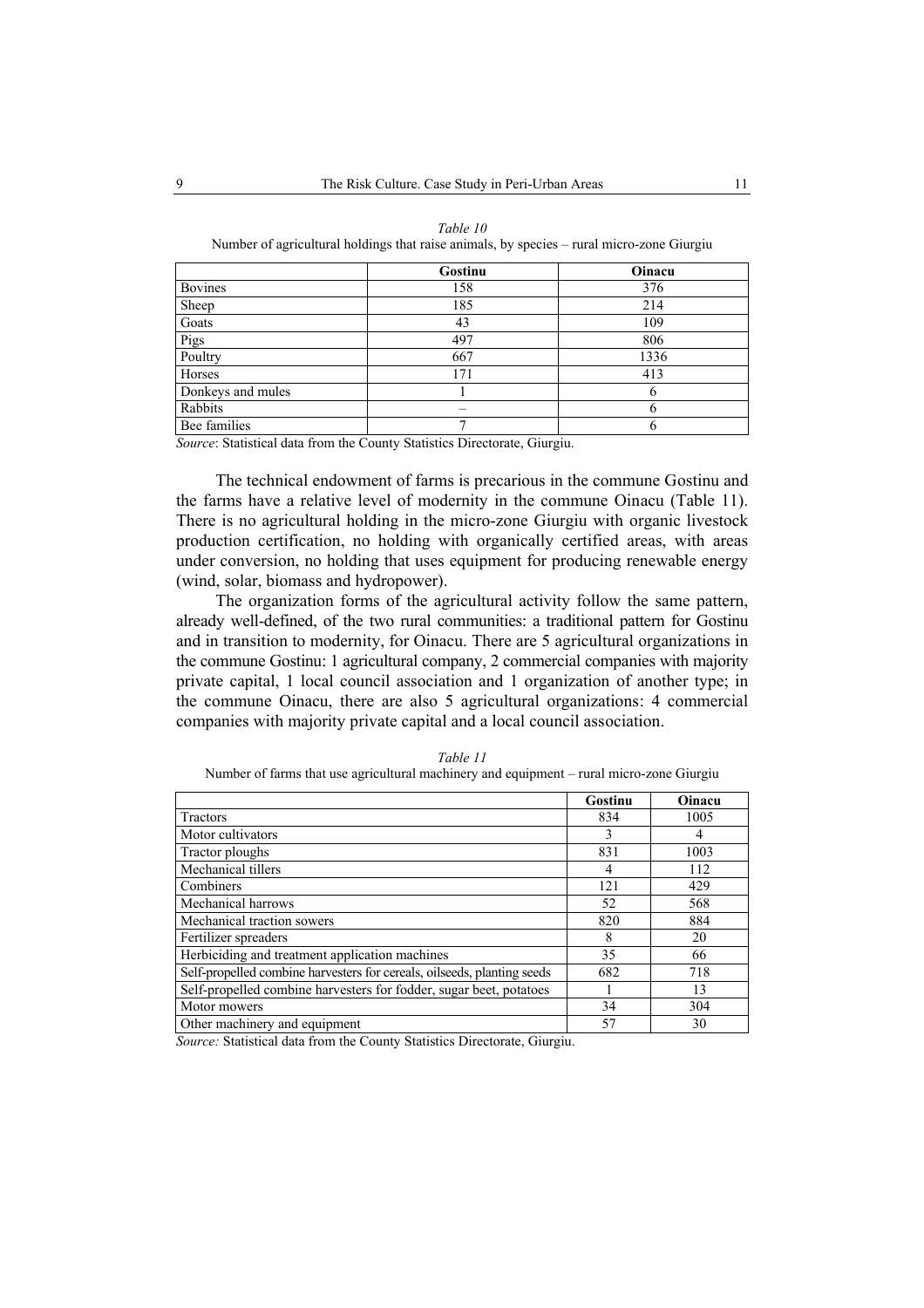| --<br>-- | Violeta Florian | 1 V |
|----------|-----------------|-----|
|          |                 |     |

The labour force utilized on the agricultural farms is proper for the two types of local rural economies. Most workers in agriculture come from the individual farms (Table 12); the contractual relationships that involve an economic rationality and define the occupational sphere in terms of modernity have only a low share.

| Table 12                                                                        |
|---------------------------------------------------------------------------------|
| Number of persons woking in agriculture by farm type – rural micro-zone Giurgiu |

|                                                                                                       | Gostinu | Oinacu |
|-------------------------------------------------------------------------------------------------------|---------|--------|
| Number of persons working in agriculture on the individual farms                                      | 1597    | 2522   |
| Number of persons working in agriculture in the agricultural companies                                |         |        |
| Number of persons working in agriculture in the commercial companies<br>with majority private capital | 10      | 22     |
| Number of persons working in agriculture in a local council association                               |         |        |
| <i>Source:</i> Statistical data from the County Statistics Directorate, Giurgiu.                      |         |        |

The modality in which the time spent on the agricultural activities is structured completes the picture of an agricultural economy in which not only the labour force under-utilization can be noticed, but also the option for a noncompetitive agriculture, with low efficiency in economic and social terms (Table 13)*.*

| Table 13                                                                              |
|---------------------------------------------------------------------------------------|
| Structure of the time allocated to agricultural activities – rural micro-zone Giurgiu |

|                    | Gostinu | Oinacu |
|--------------------|---------|--------|
| $0 - 25\%$         | 83.0    | 69.0   |
| 25-50%             | 15.4    | 19.4   |
| $50 - 75%$         |         |        |
| 75-100%            | 0.4     | 4.U    |
| $10\overline{0\%}$ |         | 0.1    |

*Source*: Author's own calculations on the basis of statistical information from the County Statistics Directorate, Giurgiu.

The population employed in agriculture is characterized by a demographic ageing phenomenon with severe consequences upon the modernization process – the lack of appetence for innovation, the incapacity for the physical and economic re-sizing of farms (Table 14).

|                   | Gostinu | Oinacu |
|-------------------|---------|--------|
| 15-24 years old   |         | 2.2    |
| 25-34 years old   |         | 6.4    |
| 35-44 years old   | 12.0    | 15.4   |
| $45-54$ years old | 14.0    | 12.6   |
| 55-64 years old   | 26.0    | 25.0   |
| 65 and over       | 39.8    | 38.4   |

*Table 14*  Structure of population employed in agriculture – rural micro-zone Giurgiu, %

*Source*: Author's own calculations on the basis of statistical information from the County Statistics Directorate, Giurgiu.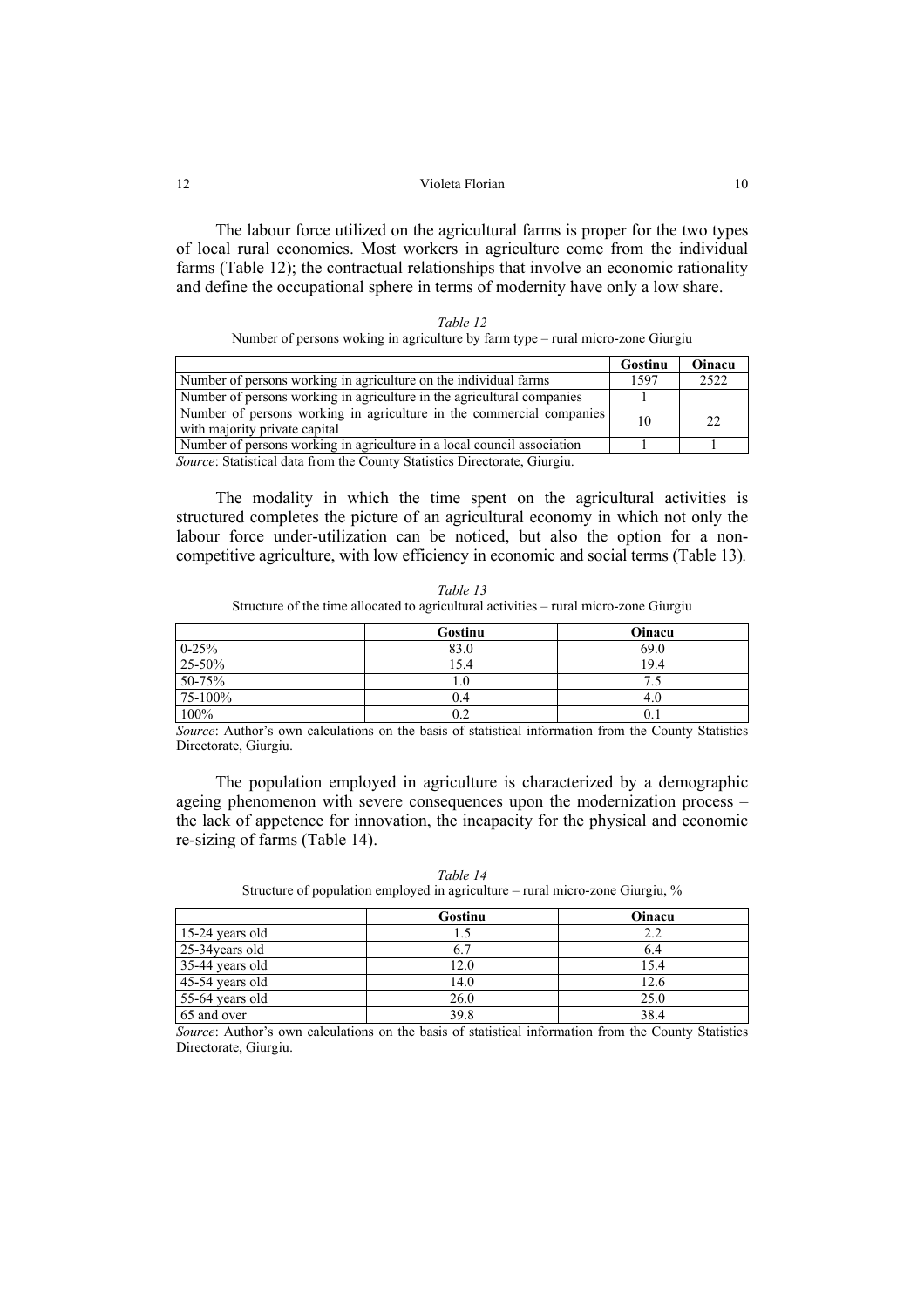The farm heads' professional level is low in both communes; the share of the individual farm heads who have only "practical experience" is 94.5% in the commune Gostinu and 98.9% in the commune Oinacu, while the share of farm heads who have "complete agricultural education" is 0.4% and 0.5% respectively (Table 15).

|                                              | Gostinu | Oinacu |
|----------------------------------------------|---------|--------|
| Only practical experience                    |         |        |
| - agricultural holdings without legal status | 94.5    | 98.9   |
| - agricultural holdings with legal status    | 40.0    | 40.0   |
| Basic agricultural education                 |         |        |
| - agricultural holdings without legal status | 5.1     | 0.6    |
| - agricultural holdings with legal status    | 40.0    | 40.0   |
| Complete agricultural education              |         |        |
| - agricultural holdings without legal status | 0.4     | 0.5    |
| - agricultural holdings with legal status    | 20.0    | 20.0   |

*Table 15*  Structure of farm heads by professional level – rural micro-zone Giurgiu, %

*Source:* Author's own calculations on the basis of statistical information from the County Statistics Directorate, Giurgiu.

In the micro-zone from Giurgiu county, the non-agricultural opportunities are materialized into tourism activities, to which the putting into value of the cultural heritage could be added; in the commune Oinacu, the cultural elements with social visibility are focused on traditions and habits – the village Round Dance, the *Căluşari* Dance like in Vlaşca (Horse Dance), countryside social soiree, winter holidays. *Unlike other communes of the county Giurgiu where this custom exists, in the commune Oinacu, each of the three component villages (Oinacu, Braniştea and Comasca) has one band of horse dancers with different costumes, dance steps, accompanying tunes and succession of the dance ritual moments, even though the localities are located at a short distance one to another... the horse dancers band is known for its dance virtuosity not only locally, but on a larger area* 12. In the commune Gostinu, the tourism opportunities are generated by the proximity to the Danube: "*you cannot see the end of the beach... this beach is highly dependent on Danube's whims. When the River is swollen, like in last year, it "eats up" the beach... You can easily walk through the water, up to the island... When you take a bath in the river, you can go some 50 meters off shore and the water gets to your waist. Over the week-end, these places are invaded by hundreds of people, some people from the town Giurgiu, others from Bucharest, and we are told that they also come from hundreds of kilometers away, from Transylvania*" (mayor, commune Gostinu).

<sup>12</sup> Vlasca treasures. Vlasca Culture and Tradition Journal, Year 1, no. 1, December 2009.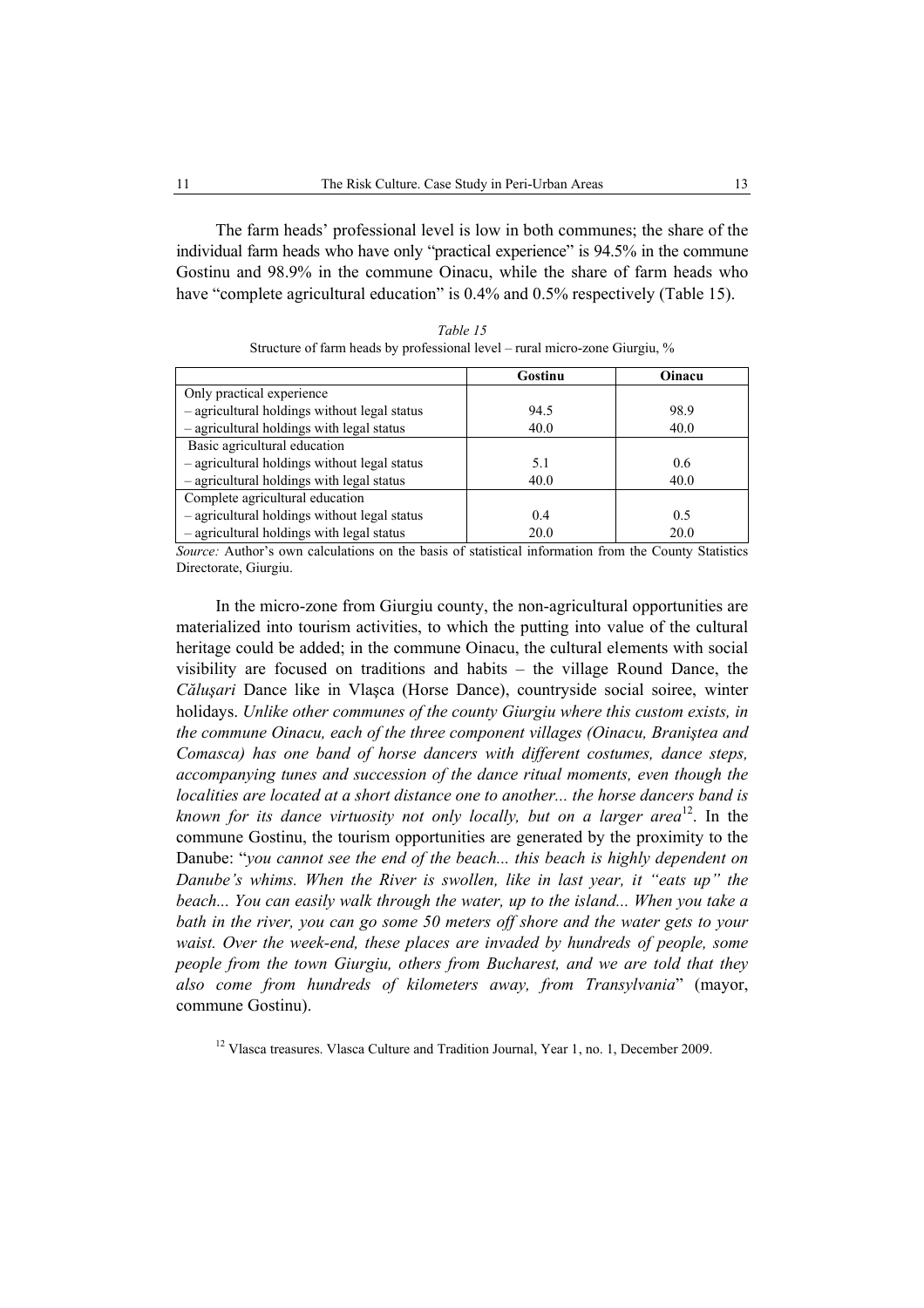#### 3.4. RURAL MICRO-ZONE DOLJ

*The specific pattern for the communes in Dolj county is defined by two local economies with their own individuality, with specific structures and functionalities for each community under study*. *The share of farms with a mixed profile prevails in both localities, yet with different sizes depending on the agricultural development level*: in the commune Bistret the percentage share amounts to 72.0%, while in the commune Rast it amounts to 90.0%; the farm specialization, crop or livestock production, has a low specific weight: in the commune Bistreţ, out of total farms, 19.0% are specialized in crop production and 9.0% in livestock production; in the rural locality Rast, 8.0% of farms are specialized in crop production, and 2.0% in livestock production (Table 16).

| Structure of farms by agricultural profile – rural micro-zone Doli |                              |                                  |                            |                                          |
|--------------------------------------------------------------------|------------------------------|----------------------------------|----------------------------|------------------------------------------|
|                                                                    | <b>Total farms</b><br>number | Farms – mixed<br>production $\%$ | Farms-crop<br>production % | <b>Farms – livestock</b><br>production % |
| Bistret                                                            | 690                          | 72.0                             | 19.0                       | 9.0                                      |

*Rast 1177 90.0 8.0 2.0* 

*Table 16*  Structure of farms by agricultural profile – rural micro-zone Dolj

*Source*: Author's own calculations on the basis of statistical information from the County Statistics Directorate, Dolj.

The agricultural land tenure has different structures from one locality to another; *out of total utilized agricultural area, the land area under ownership, in the commune Bistreţ accounts for 54.0%, the land under concession accounts for 20.0%, the land under land lease arrangements 25.6%, while the share of land under share-cropping system 0.4%; these shares define an economic behaviour with modernity notes because the farmers in the commune Bistreţ prefer contractual relations, giving up the traditional forms of share cropping arrangements. In the commune Rast, the land behaviour structure is the following: the share of the utilized agricultural area under ownership is 60.0%, under land lease arrangements 31.5%, under share-cropping 0.1%, while the land in use on a free basis represents 0.20% and other ways of utilization represent 8.2%.* In the commune Bistreţ the utilized agricultural area/farm amounts to 6.06 hectares/farm and in the commune Rast 4.82 hectares/farm; these values reveal a land concentration process, which is characteristic to modern agriculture; the low values reveal that the agricultural modernization process is in an early stage.

If we analyze the size of farms, we can notice structures specific to the local subsistence economy, in the case of the commune Bistret and structures defining the transition from subsistence to commercial farm, in the commune Rast (Table 17). *The farms that utilize an agricultural area of maximum 1 hectare account for 67.0% in the commune Bistreţ and 38.2% in the commune Rast; the share of farms that utilize 5 to 10 hectares is 2.5% in the commune Bistreţ and 7.5% in*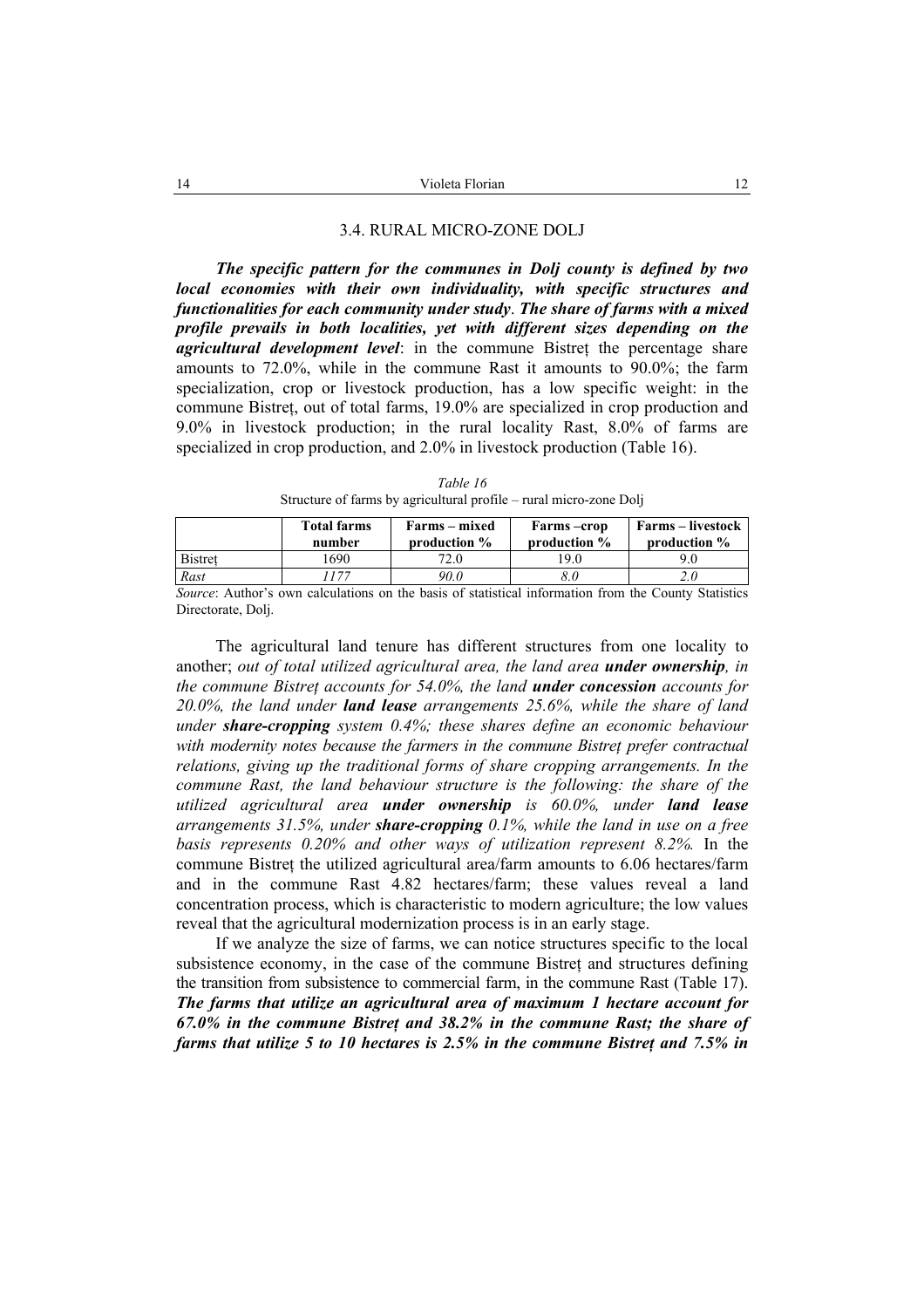### *the commune Rast. The share structure of the farms in commune Rast is much more balanced, compared to the commune Bistreţ, and half of the farms are found in the size class 1.1-5 hectares.*

| Structure of farms by size of utilized agricultural area – rural micro-zone Doli, % |     |     |  |  |
|-------------------------------------------------------------------------------------|-----|-----|--|--|
| <b>Bistret</b><br>Rast                                                              |     |     |  |  |
| imwaa 1 hooteno                                                                     | 670 | 202 |  |  |

*Table 17* 

|                       | distret | rast |
|-----------------------|---------|------|
| maximum 1 hectare     | 57.0    | 38.2 |
| 1.1-5 hectares        | 29.0    | 50.0 |
| $5.1 - 10$ hectares   |         |      |
| $10.1 - 50$ hectares  | ).8     |      |
| $50.1 - 100$ hectares |         |      |
| over 100 hectares     |         | U.O  |

*Source:* Author's own calculations on the basis of statistical information from the County Statistics Directorate, Dolj.

The crop structure adds to the characteristics specific to each commune, but in both agricultural areas, we can notice a perennial element in the local agriculture by maintaining into cultivation certain traditional crops – wheat and maize (Table 18).

*Table 18*  Structure of farms by areas cultivated with grain cereals – rural micro-zone Dolj, %

|                           | <b>Bistret</b> | <b>Rast</b> |
|---------------------------|----------------|-------------|
| Wheat                     | 37.0           | 36.0        |
| Rye                       |                |             |
| Barley and two row barley |                | 23.0        |
| Oats                      | 2.0            | 9.0         |
| Maize                     | 53.8           |             |

*Source*: author's own calculations on the basis of statistical information from the County Statistics Directorate, Dolj.

The investigated agricultural holdings by animals into ownership have different structures; the difference stems from the agrarian structure of the two rural communities and from the traditional farming practice (Table 19).

*Table 19*  The number of agricultural holdings with livestock herds by species – rural micro-zone Dolj

|                   | <b>Bistret</b> | Rast |
|-------------------|----------------|------|
| <b>Bovines</b>    | 258            | 240  |
| Sheep             | 399            |      |
| Goats             | 104            | 97   |
| Pigs              | 1080           | 681  |
| Poultry           | 1316           | 916  |
| Horses            | 388            | 62   |
| Donkeys and mules |                |      |
| Rabbits           |                |      |
| Bee families      | 19             |      |

*Source*: Statistical data from the County Statistics Directorate, Dolj.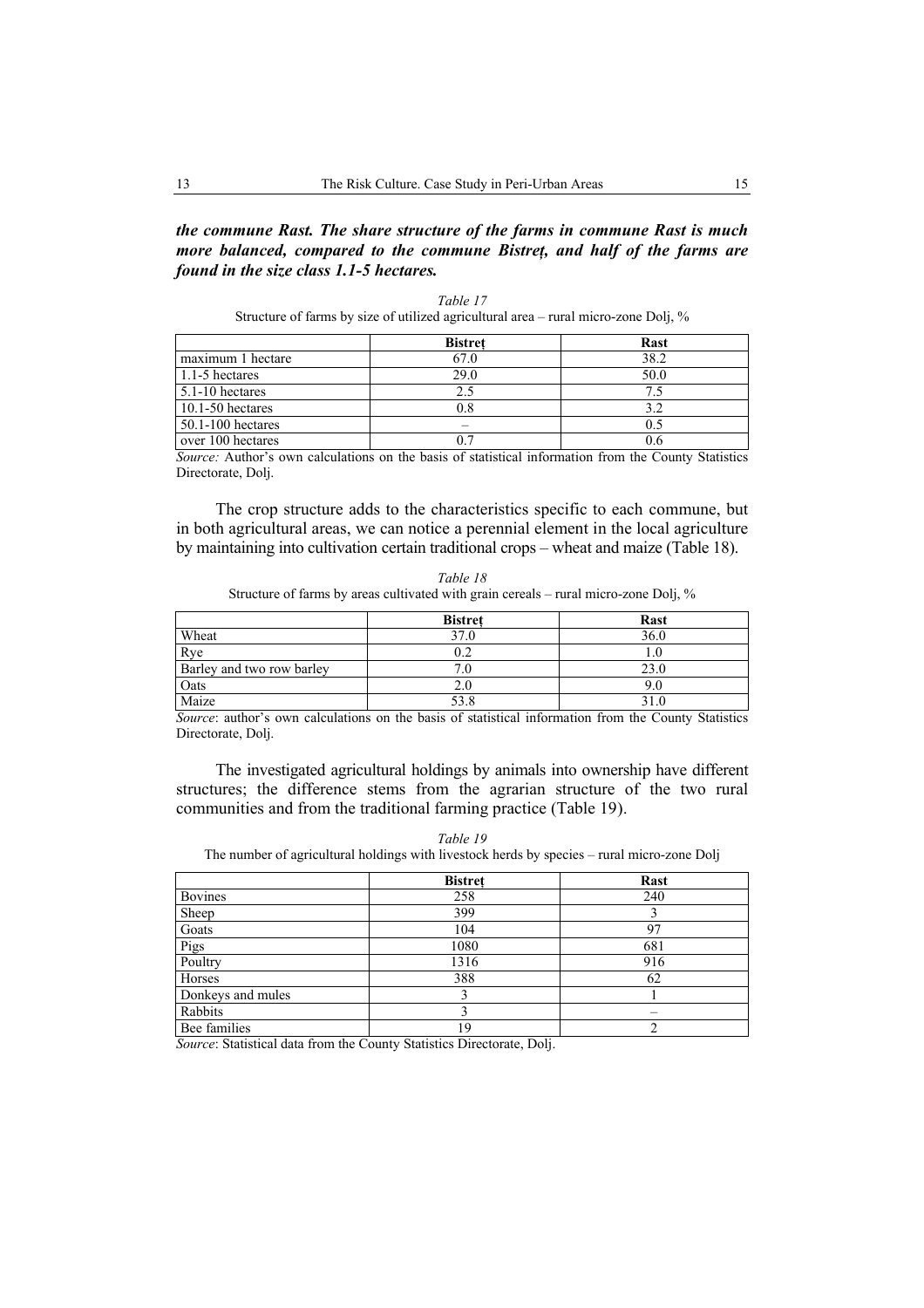| -16 | Violeta Florian                                                                |  |  |
|-----|--------------------------------------------------------------------------------|--|--|
|     |                                                                                |  |  |
|     | The technical endowment (Table 20) is precarious on the farms from the         |  |  |
|     | commune Rast, while the mechanical equipment of the agricultural holdings from |  |  |

commune Rast, while the mechanical equipment of the agricultural holdings from the commune Bistreţ has a high share (out of total self-propelled harvesting combines for cereals 71.0% belong to the farmers from the commune Bistreţ; out of total mechanical traction sowers, 75.0% are into the ownership of farms from the commune Bistreţ).

*Table 20*  Number of farms that use agricultural machinery and equipment – micro-zone Dolj

|                                                                         | <b>Bistret</b> | <b>Rast</b> |
|-------------------------------------------------------------------------|----------------|-------------|
| Tractors                                                                | 673            | 214         |
| Motor cultivators                                                       | 139            |             |
| Tractor ploughs                                                         | 602            | 209         |
| Mechanical tillers                                                      | 375            | 31          |
| Combiners                                                               | 53             | 18          |
| Mechanical harrows                                                      | 368            | 178         |
| Mechanical traction sowers                                              | 579            | 189         |
| Fertilizer spreaders                                                    | 137            |             |
| Herbiciding and treatment application machines                          | 224            | 15          |
| Self-propelled combine harvesters for cereals, oilseeds, planting seeds | 439            | 179         |
| Self-propelled combine harvesters for fodder, sugar beet, potatoes      |                | 3           |
| Motor mowers                                                            | 17             |             |
| Other machinery and equipment                                           | 13             |             |

*Source*: Statistical data from the County Statistics Directorate, Dolj.

The farming activity organization modalities make a difference between the two investigated communities: in the commune Bistreţ, the important number of agricultural companies that provide jobs for 64 persons is a characteristic of a modern organizational matrix; on the contrary, the number of persons employed by the commercial companies in the commune Rast is very low (Table 21).

*Table 21*  Number of persons working in agriculture by farm type – rural micro-zone Dolj

|                                                                                                       | <b>Bistret</b> | Rast |
|-------------------------------------------------------------------------------------------------------|----------------|------|
| Number of persons working in agriculture on individual farms                                          | 2692           | 2568 |
| Number of persons working in agriculture in agricultural companies                                    |                |      |
| Number of persons working in agriculture in the commercial companies<br>with majority private capital | 64             |      |
| Number of persons working in agriculture in a local council association                               |                |      |

*Source*: Statistical data from the County Statistics Directorate, Dolj.

The labour force used on the agricultural holdings is proper for the two types of local rural economies. *Most agricultural workers are working on the individual farms; the contractual relations that involve an economic rationality and define the occupational sphere in modernity terms have a low share*.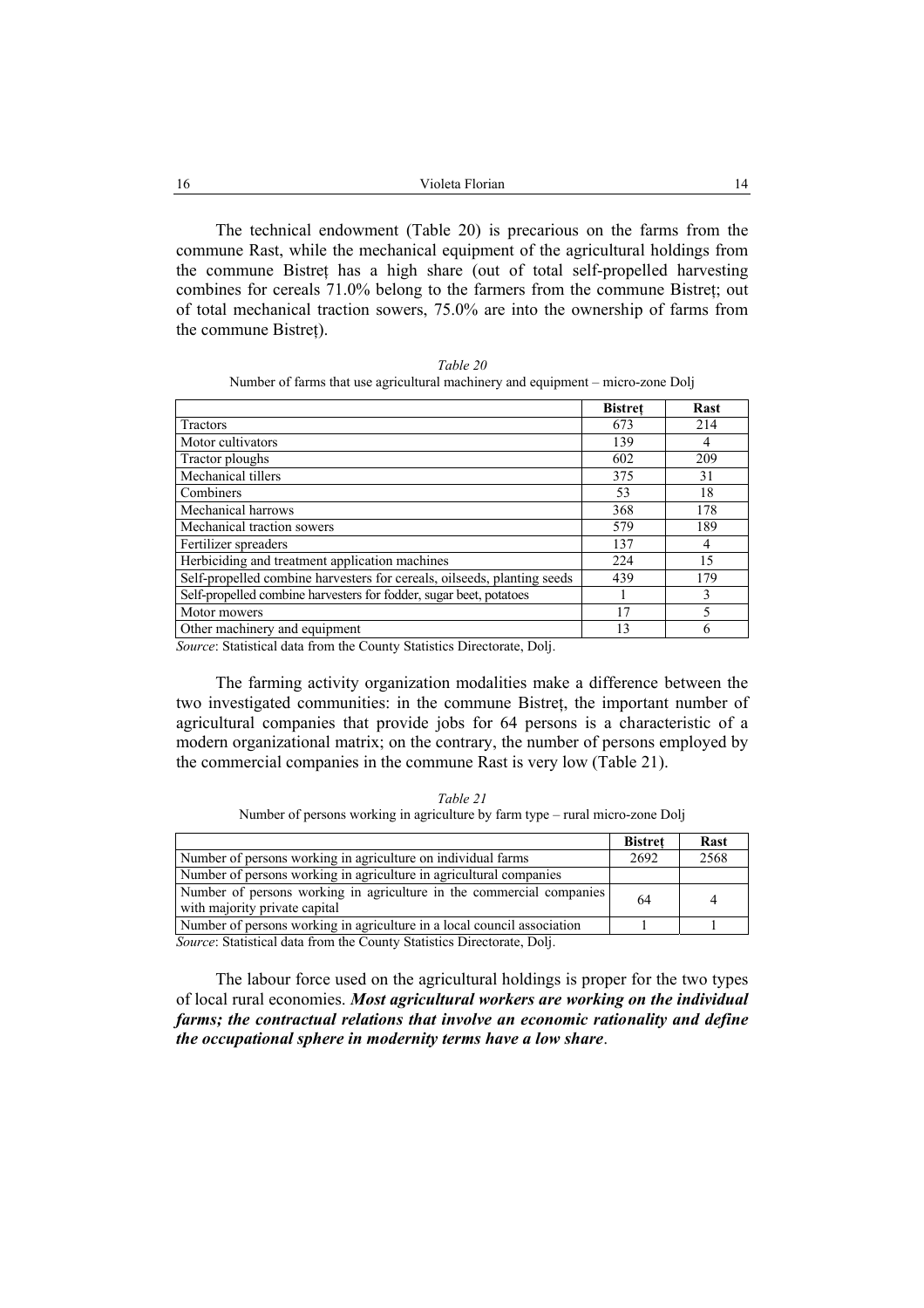The modality in which the time spent on agricultural activities is structured completes the picture of a peri-urban agricultural economy: the low share of agricultural activities validated by the allocated time structure; most people allocate maximum 25% of the time dedicated to agricultural activities, i.e. 73% – commune Bistret and 60% – commune Rast (Table 22).

| Table 22                                                                                 |
|------------------------------------------------------------------------------------------|
| Structure of the time allocated to agricultural activities – rural micro-zone Doli, $\%$ |

|                          | <b>Bistret</b> | <b>Rast</b> |
|--------------------------|----------------|-------------|
| $\frac{0-25\%}{25-50\%}$ | 73.0           | 60.0        |
|                          | 17.0           | 28.0        |
| $50 - 75%$               | 6.0            | 9.0         |
| 75-100%                  | 2.0            | 2.0         |
| 100%                     | 2.0            |             |

*Source*: Own calculations on the basis of statistical information from the County Statistics Directorate Dolj.

The population working in agriculture is characterized by demographic ageing with severe consequences upon the modernization process; the lowest values of the population employed in agriculture are found in the group of young people, 15-24 years old – 2.0% for the commune Bistreţ and 7.0% for the commune Rast, while the highest values are specific for the elderly population, 65 years old and over – 55.8% in the commune Bistreţ and 31.3% in the commune Rast (Table 23).

|                       | <b>Bistret</b> | <b>Rast</b> |
|-----------------------|----------------|-------------|
| 15-24 years old       | 2.0            | 7.0         |
| 25-34 years old       | 7.0            | 12.0        |
| 35-44 years old       | 12.5           | 16.7        |
| 45-54 years old       | 12.0           | 14.0        |
| 55-64 years old       | 22.7           | 19.0        |
| 65 years old and over | 55.8           | 31.3        |

*Table 23*  Structure of the population employed in agriculture – rural micro-zone Dolj, %

*Source:* Author's own calculations on the basis of the statistical information from the County Statistics Directorate, Dolj.

The farm head's professional level is low in both communes; the share of the individual farm heads who have only "practical experience" is 99.0% in the commune Bistreţ and 85.0% in the case of the commune Rast, while the share of farm heads with "complete agricultural education" is 0.8% and 1.0% respectively (Table 24).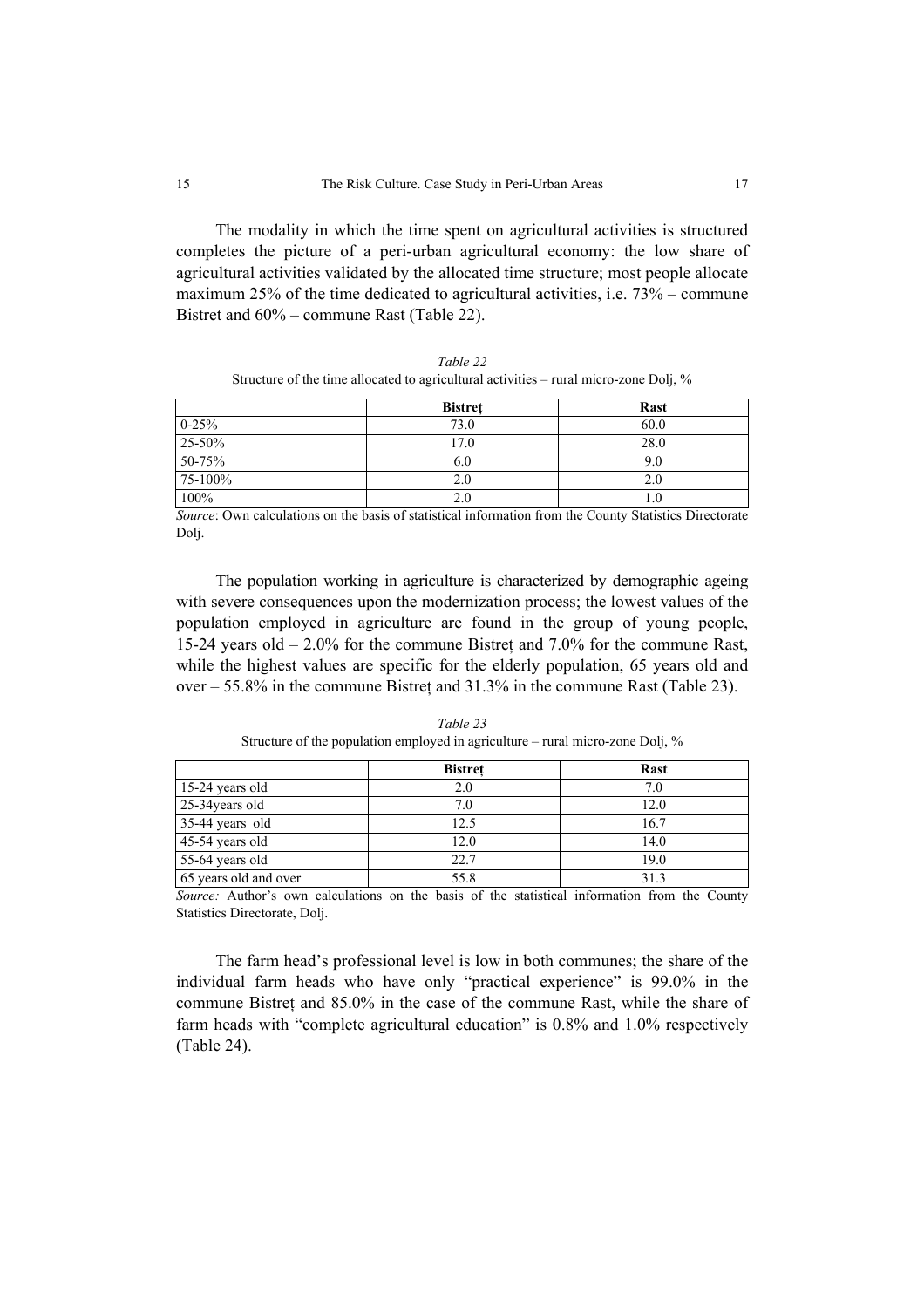|                                              | <b>Bistret</b> | Rast |
|----------------------------------------------|----------------|------|
| Only practical experience                    |                |      |
| - agricultural holdings without legal status | 99.0           | 85.0 |
| - agricultural holdings with legal status    | 60.0           | 80.0 |
| Basic agricultural training                  |                |      |
| - agricultural holdings without legal status | 0.2            | 14.0 |
| - agricultural holdings with legal status    | 20.0           |      |
| Complete agricultural training               |                |      |
| - agricultural holdings without legal status | 0.8            | 1.0  |
| - agricultural holdings with legal status    | 20.0           | 20.0 |

*Table 24*  Structure of farm heads by professional level, %

*Source:* Author's own calculations on the basis of statistical information from the County Statistics Directorate, Dolj.

*Although there is a relative diversification of the natural and economic resources potential, this is not reflected at the level of local economies in sociooccupational terms, no significant non-agricultural activities exist to enable the occupational diversification, and no concrete utilization modalities of the local productive capacity have been identified.* The rural micro-zone of the county Dolj features the same characteristics as those from the county Giurgiu; the tourism opportunities are present in both localities: in the commune Rast, there is a leisure area named "Ostrovul Vana" beach no. 1 Danube's bank – "Butoi" area, beach no. 2 Danube's bank – "Plutitoare" area; in the commune Bistreţ there is also a leisure and sportive fishing area, on the lake Călugăreni and the industrial fishing area, on the lake Bistreţ Nedeea: "*We have a tourism complex on the Pond Călugăreni, which already began operating, the pond is concessioned by us; we also have a voltaic park and 10 cabins on the lake Călugăreni… the lake Bistreţ is at AMPA, we have concessioned it. The dykes inside the pond are concessioned or sold… on the place of the former Piscicola there is a quarry, it is here that I intend to develop tourism projects, but I must develop the infrastructure, … I struggled for Brănduşa, I want it now at Bărca and then to shorten the distance to Craiova, at 50 km, it is easier for those who come to go fishing. At Călugăreni I want to build a road. The lake Călugăreni is a natural lake*" (mayor, commune Bistreţ).

#### 3.5. RURAL MICRO-ZONES – COMMUNITY STRUCTURES

*The technical-urban structures are specific to non-modernized rural communities, and there are no objective frameworks for a decent daily life.* In both rural micro-zones, the indicators define a precarious situation (Table 25): there is a low share of dwellings with inside water supply network in the rural micro-zone Giurgiu; in the commune Oinacu, the share of 31.0% reveals a noticeable increase of the dwelling modernization level; the aspects are contradictory because the share of households with inside kitchen is 72.4%, the share of those with a bathroom inside the house is 26.0%; 2.7% is the share of households that have not been electrified yet. In the locality Gostinu, the values of the utilized indicators are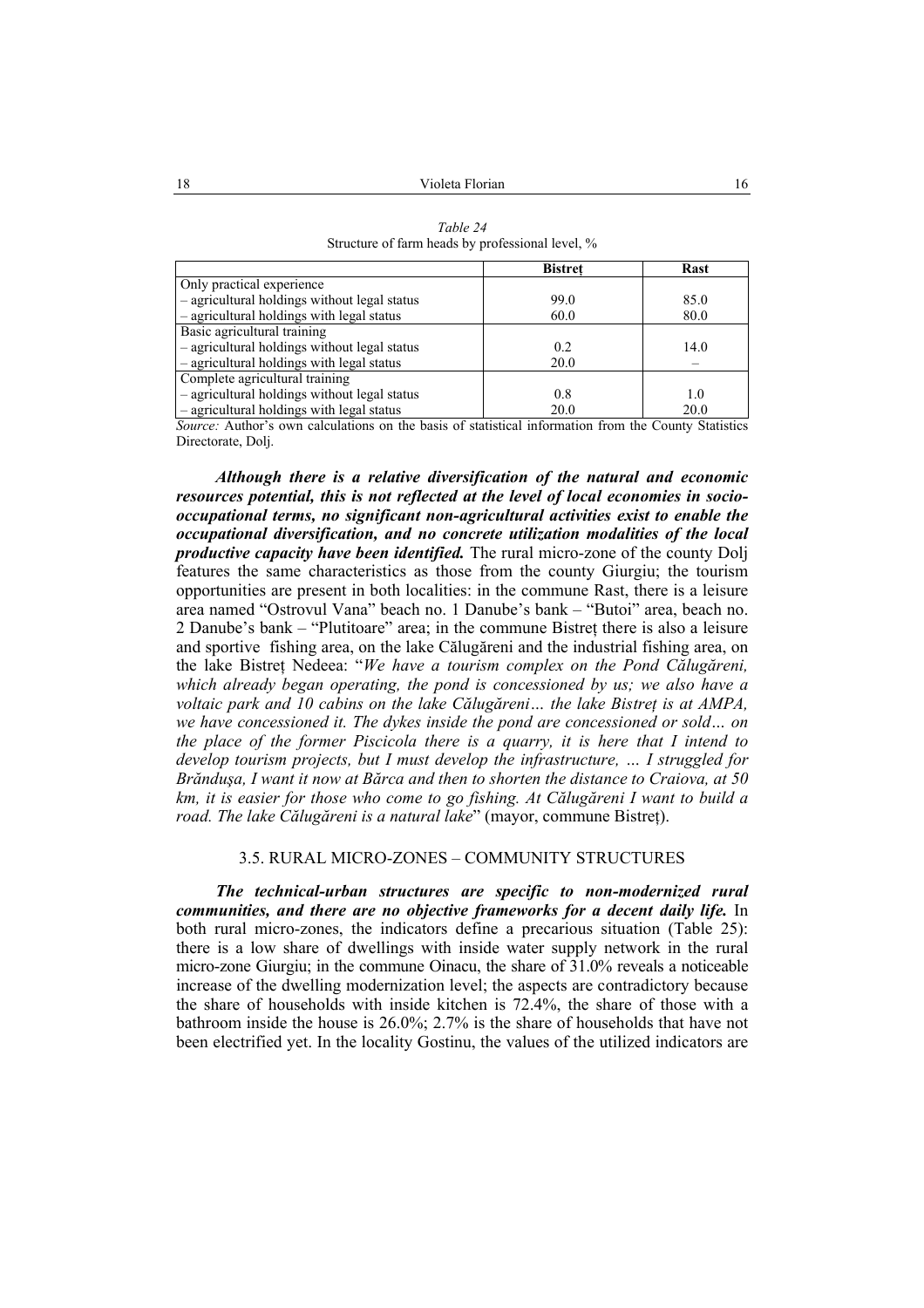much lower, specific for a dwelling space with too few civilization facilities: the share of the dwellings with inside water supply in total households is 13.4%, that adds to the share of 13.6% of households with indoor bathroom, and 71.6% of households that have a kitchen inside the dwelling. In the rural micro-zone Dolj, these shares are very low, ranging from  $7.2\%$  in the commune Bistret to  $14.2\%$  in the commune Rast.

| Gostinu | Oinacu | <b>Bistret</b> | <b>Rast</b> |
|---------|--------|----------------|-------------|
| 13.4    | 31,0   |                | 14.2        |
| 13.4    | 31.0   |                | 14.2        |
| 100,0   | 97.4   | 99,0           | 97.9        |
| 1.6     | 72.4   | 50,0           | 51.5        |
|         | 26.0   |                |             |
|         |        |                |             |

*Table 25*  Structure of households with technical endowment, %

*Source*: Census of Population and Dwellings, 2011, NIS.

In the rural micro-zone Dolj, the technical endowment level is quite precarious, and both localities there is a low share of non-electrified households – 1.0% in Bistreţ and 2.1% in Rast, the share of households with inside water supply network is 7.2% in Bistreţ and 14.2% in Rast; the shares of households with kitchen inside the dwelling are 50.0% in Bistreţ and 51.5% in the commune Rast, while the share of households with bathroom inside is very low, 7.0% in Bistreţ and 12.5% in Rast.

The educational and cultural structures describe a limited social space in terms of cultural supply from the point of view of the material/objective logistics (Table 26).

|                                                | Gostinu | Oinacu | <b>Bistret</b> | Rast |
|------------------------------------------------|---------|--------|----------------|------|
| Education units – primary and secondary school |         |        |                |      |
| Regular classrooms and specialized classrooms  |         |        |                |      |
| School laboratories                            |         |        |                |      |
| Libraries                                      |         |        |                |      |

*Table 26*  Educational and cultural infrastructure – the rural micro-zones Giurgiu and Dolj

*Source:* Statistical data from the County Statistics Directorates, Giurgiu and Dolj counties.

The number of regular classrooms, specialized classrooms and laboratories is very low in both investigated micro-zones. Because the young population decreased in number, the number of pupils per teacher has reached values that enable the development of a normal educational process; in the locality Gostinu there are 16 pupils/teacher in the primary school and 12 pupils/teacher in the secondary school; in the locality Oinacu, there are quite similar values, i.e. 13 pupils/ teacher for primary and secondary school. In the rural micro-zone Dolj, the values describe the same capacity of the teaching staff to perform the educational act under normal conditions: in the commune Bistreţ there are 15 pupils/teacher in the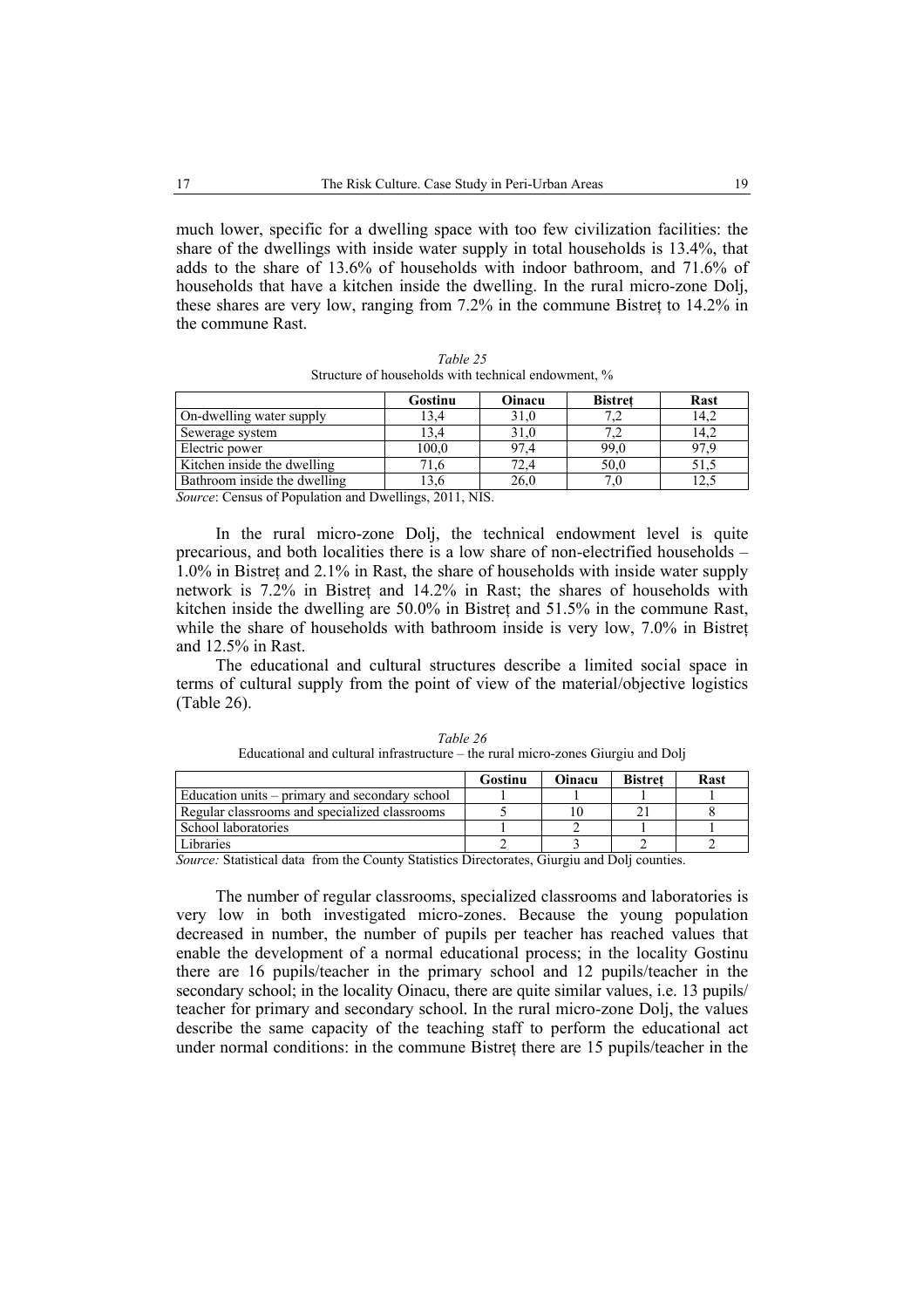| 20<br>Violeta Florian |
|-----------------------|
|-----------------------|

primary cycle and 10 pupils/teacher in the secondary cycle; in the locality Rast the values are 16 pupils/teacher for the primary cycle and 21 pupils/teacher for the secondary cycle.

The endowment of communes with infrastructure necessary for the development of the medical act is inadequate (Table 27).

| Table 27                                                           |
|--------------------------------------------------------------------|
| The health infrastructure – the rural micro-zones Giurgiu and Doli |

|                                                                                    | Gostinu | Oinacu | <b>Bistret</b> | Rast |
|------------------------------------------------------------------------------------|---------|--------|----------------|------|
| Physician's offices                                                                |         |        |                |      |
| Dentist's offices                                                                  |         |        |                |      |
| Pharmacies, pharmaceutical points                                                  |         |        |                |      |
| Course: Statistical data from the County Statistics Directorates, Guirgiu and Doli |         |        |                |      |

*Source*: Statistical data from the County Statistics Directorates, Giurgiu and Dolj.

The values of the indicator number of inhabitants/physician are quite alarming from the perspective of prevention and complete healthcare; in the microzone Giurgiu the number of inhabitants per physician is 2194 in the commune Gostinu and 1813 in the commune Oinacu. In the micro-zone Dolj, quite similar values can be noticed, namely 2145 inhabitants/physician in the commune Bistreţ and 1783 inhabitants/physician in the locality Rast – a totally improper framework for providing healthcare.

In the local leaders' opinion, in all the investigated communes, the situation of the healthcare and educational services are considered to be real problems in the community (Table 28); the perception degree is differentiated, i.e. in the rural micro-region Giurgiu and in the commune Gostinu the two sectors are considered very serious problems, while in the rural micro-zone Dolj these are not considered serios problems. The different valorization is generated by the comparisons that the local leaders made between the different categories of problems; flooding, which is a permanent risk that the communes in the rural micro-zone Dolj are facing, has pushed the education and healthcare dysfunctionalities on a secondary place.

|                                              | Easy             | <b>Serious</b>  | <b>Very serious</b> |
|----------------------------------------------|------------------|-----------------|---------------------|
| Roads                                        | Gostinu, Oinacu, |                 |                     |
|                                              | <b>Bistret</b>   |                 |                     |
| Drinking water                               | <b>Bistret</b>   |                 |                     |
| Isolation                                    |                  |                 |                     |
| Air pollution                                |                  |                 |                     |
| Water pollution                              |                  |                 |                     |
| Soil pollution                               |                  | Gostinu, Oinacu |                     |
| Periodical flooding/periodical infiltrations |                  | Bistret, Rast   |                     |
| Healthcare services                          | <b>Bistret</b>   | Gostinu         |                     |
| <b>Educational services</b>                  | <b>Bistret</b>   | Gostinu         |                     |
| Electrification                              |                  |                 |                     |
| Public lighting                              |                  |                 | <b>Bistret</b>      |
| Inter-ethnic conflicts                       |                  |                 |                     |
| Evaluation by formal leaders.                |                  |                 |                     |

*Table 28*  The problems of the rural communities<sup>\*</sup>

*Source*: Commune fiches, applied in July-August, 2014.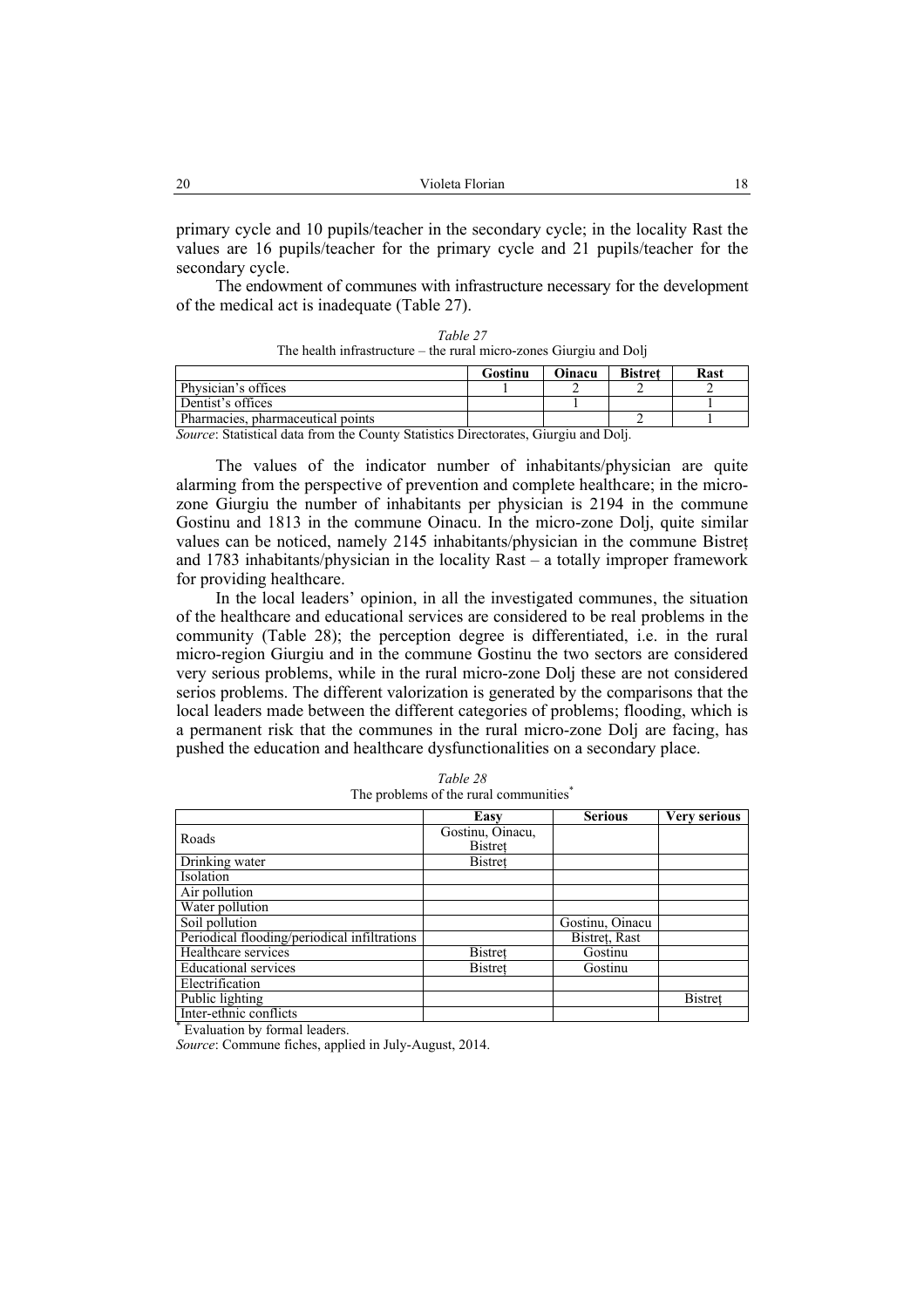#### 3.6. RURAL MICRO-ZONES – RISK MANAGEMENT

Risk management by the local authorities was analyzed from the perspective of:

– territory's equipment with specific facilities/buildings for the prevention and protection against natural risks;

– identification of the existing relations between the institutions in charge with the setting up and management of the facilities/buildings specific for the prevention and protection against natural risks;

– the actions taken after the recent flooding;

– the local people's opinion (perception) on flooding;

– the perception of flood management.

*The two investigated micro-zones make it possible to differentiate between two types of behaviour:* 

*– In the rural micro-zone Giurgiu, the local formal leaders are not very involved in the management of hydrotechnical facilities; this can be explained by the segmentation produced in the community life and by the formal nature of the community strategies and decisions*. For example, in the rural micro-zone of the localities Gostinu and Oinacu, the presence of the dyke built in the perimeter Giurgiu Olteniţa is perceived differently: while in Gostinu we can find the opinion according to which the dyke has been never repaired since its construction, in Oinacu its maintenance is in charge of the county institutions, which means that the full responsibility is theirs. The area in the dyke proximity is perceived as being the most subject to risk, vulnerable from the point of view of the productive capacity: "*There is the ANIF/Romanian Waters dyke, they repair and maintain/the sand stocks. The infiltration phenomenon has been aggravated, the drainage system was destroyed. People are waiting for the authorities to get involved, for the city council to dig a ditch."* (mayor, commune Gostinu).

In the communities in this micro-zone, the concern is focused on the yearly infiltrations: "*The infiltrations from the Danube sum up 300 hectares each year, because the Danube is at a distance of 1.5-2 km*" (employee, Gostinu local council); "*It is sporadically swamping, when there is water excess, rainfalls, this is well-known, in spring, 50 hectares, everywhere where the land is lower, down ther*" (employee, Oinacu local council). The risk management of the local authorities focuses on the empirical-productive dimension, on the limitation of the yearly losses of crops located in the area affected by infiltrations. "*People have been working on the dyke, they've put sand bags here*" (employee, Oinacu local council); "*There is the ANIF, Romanian Waters dyke, they repair, maintain… The local council supplies bags, foil, permanent people. People are waiting for the authorities to take actions, the local council has been digging a canal… Commissions at county level for the damages, material from ISU, prefect's office, Romanian Waters, Agricultural Directorate, but they found out that it is never known whether people will get compensations*" (employee, Gostinu local council).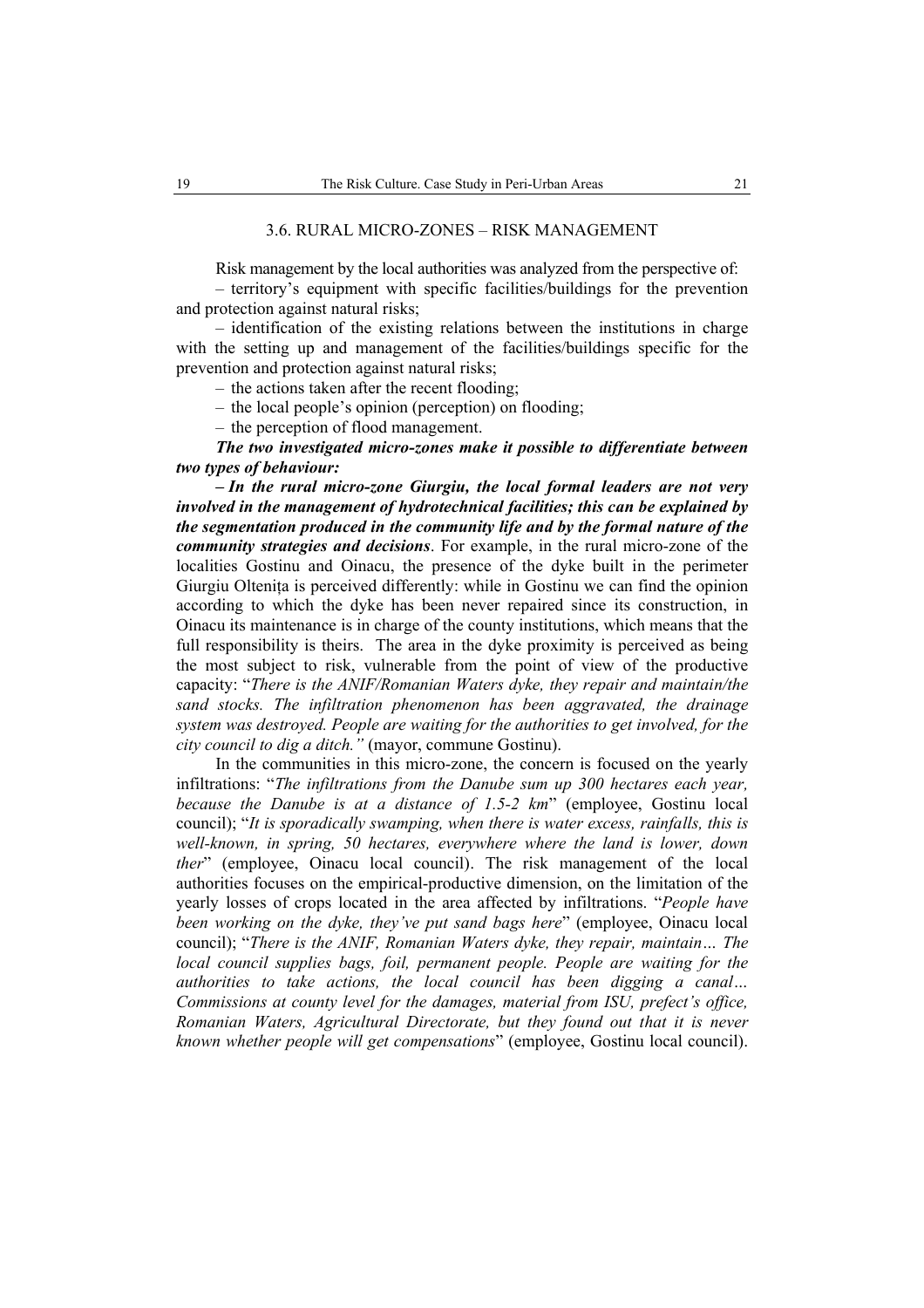There is a social passivity, the infiltrations being perceived as a disaster that one cannot avoid. "*The ordinary people are worried that they cannot harvest the crops… they explain that there are infiltrations because the Danube is near… They do not blame anybody if there is much water, there are infiltrations*. *Nothing can be done*" (employee, Gostinu local council). "This is where our land is located *we took it for granted*" (employee, Oinacu local council).

**At the level of the local authorities, certain behaviours can be noticed that are the result of a certain type of** *residual archaism***, preserved and promoted by traditional rural structures that emerged under a mimetic pattern of the modern structures.** For instance, in the community Oinacu, a passive behaviour can be noticed, on one hand; on the other hand, there is a manifest prevention behaviour: the warnings, the concrete intervention modalities are extremely visible by their posting in the local council's public space: on the local council notice board there are announcements referring to the means of signalling out the natural danger –the audio signal operation regime, the hierarchy of water quotas depending on the severity of the phenomenon.

– *In the rural micro-zone of the county Dolj, a well-defined behaviour emerged, determined by the severe flooding in the year 2006, followed by the infiltration phenomenon. The complex community behaviour, at the level of local leaders' perception, is supported by data provided by the recent memory and by the fact that a series of consequences are visible even nowadays.* "*In the month of April 2006, 3500 hectares and 247 houses were flooded, and in the spring of the year 2014, 400 hectares of land and access ways were flooded, mainly in the village Plosca.*" (mayor, commune Bistreţ); "*In 2006 the dyke broke… the flooded population was relocated… the people were stubborn and would not move away. The old people thought the water would stop*" (vice-mayor, commune Rast). "*People from other communes also came, relatives and friends to help them with their things and animals. The gendarmerie cars permanently operated…. about 600 families were moved, with one to six, seven persons each. The orthodox church built 10 houses, Becali built approximatively 40 houses through his foundation, the adventists one, two houses, the penticostals brought specialists from Cluj (Radu Ponja), to help them with the concrete and they brought the materials... ANL built about 300 houses, for the rest – the government provided materials for the constructions plus a financial part*" (mayor, commune Rast). The exceptional situation activated the social relations, at the neigbouring and kinship system level, and also by setting up and organization of formalized nucleii: "*The penticostal foundation "The House of Hope", Radu Praja, the baptist church "The Way to Heaven", Adi Gaspar emerged after 2006, they helped and got the rroma population civilized*" (vice-mayor, commune Rast).

In the commune Rast, a new village was built because a large part of the former residential area was flooded. The implications of creating a new community are deep, because such an alternative has negative sociological repercussions: the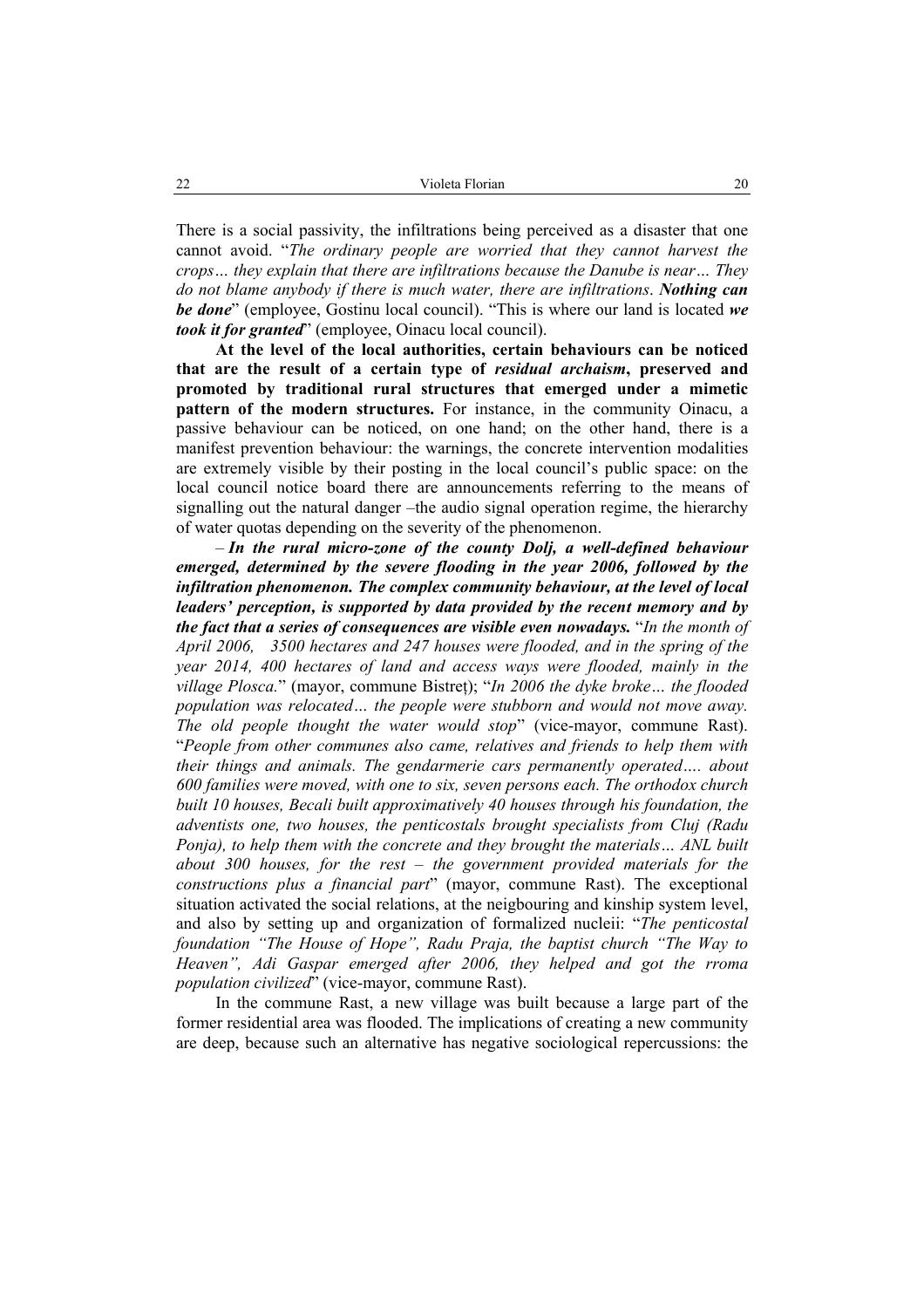community disarticulation, the social capital loss – the change of the neighbourhood relations, the destruction of the family cohesion, the loss of local identity and symbolistics, all these having in view not only the local community, but also the whole micro-zone. "*Belonging to the community finds its legitimacy in the kinship relations; at the same time, the community act resides in their transformation into*  social relations. Another legitimacy source resides in the relation with the *territory, on the basis of which the community finds its existence principle in the*  history, its perennity along the reproduction process"<sup>13</sup>.

The territory equipment with hydro-technical facilities, constructions necessary for the natural risk prevention, characteristic to the two investigated microzones, is perceived differently.

The flood intensity (in 2006) and the extreme consequences made the community people aware of the technical aspects of the hydro-technical constructions, of the years when the repairs were made and of the rehabilitation works. It is a cognitive approach permanently updated by the deep impact of flood existing in a near temporal universe: "*In 2006 over 3 000 hectares were affected, agricultural land and pastures, what happened in 2006 also had happened 100 years before... 3300 hectares were flooded at Bistreţ and Plosca. In 2006 Brânduşa and Bistreţu Nou were less affected. The houses in Plosca and Bistreţu were rebuilt on the old location. There are problems each year. In 2014, 400 hectares were under water, land areas and access ways. In Plosca, water is very close to people's yards.*" (mayor, commune Bistreţ).

Risk management needs taking active measures at the level of local authorities. "*The pumps are on the commune's territory, we are struggling to set up an intervention point, to fight against clogging and to build up facilities to control the flooding and for this purpose I purchased machines*" (mayor, commune Rast)*.* **We find that at the level of the local authority in the commune Rast there is an attitude specific for the** *instrumental activism***, propensity for the valorization of the community action, refusal of fatalism in order to manage the risks induced by the environment, on the condition to utilize the community's own means**. 14

### **4. CONCLUSIONS**

The investigated rural micro-zones consist of communities with a *peri-urban status,* established according to different historical, geographical, economic and social situations. The rural dynamics has followed different trajectories, being the

<sup>&</sup>lt;sup>13</sup> Chevalier, S., *Destin du concept "communauté": de la classe sociale à la culture. Le cas de la Grande- Bretagne*. Esprit critique, vol. 10, nr. 01, automne 2007.<br><sup>14</sup> Peretti-Wattel, P., *La culture du risque, ses marqueurs sociaux et ses pradoxes. Une* 

*exploration empirique*, revue Economie&Sociologie, 56, 2, 2005.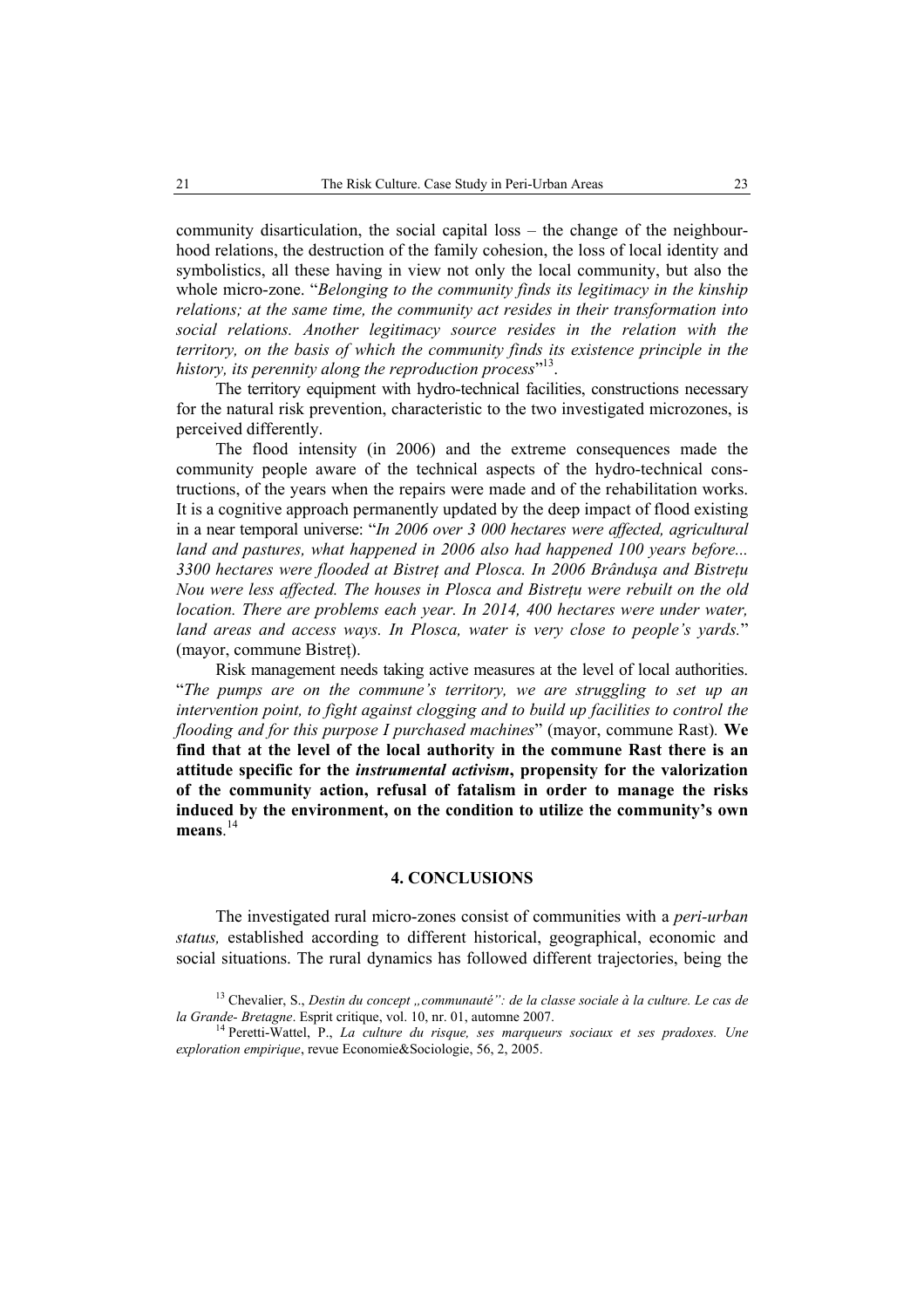complex result of the interactions between: the rural restructuring generated by external factors (agriculture rationalization) and internal factors (agricultural modernization); the rural restructuring induced by external factors (social emancipation) and internal factors (rural modernization). The location of the communities in peri-urban areas defines them as hybrid socio-economic spaces of the intermediary area between rural and urban spaces; the distances imply a slightly different influence because: the rural area in Giurgiu county is at a small distance from the town – Oinacu at 8 km from Giurgiu municipality, Gostinu at 18 km from Giurgiu municipality; in Dolj county, the situation is slightly different, as the investigated rural area is located at a relatively great distance from the town – Rast is at 22 km from the town Băilesti and Bistret at 30 km from the town Băilesti; the urban profiles are different: the municiplity Giurgiu is an old town, with multiple functionalities (administrative, economic, cultural, social), complex economic structures (agricultural, industrial, commercial, tourism, cultural); the town Băileşti has only recent urban history (it has had the town status for only 13 years) and it has a strong commercial traditionality (based on agricultural and agri-food products). The urban polarization is filtered through the spatial and economic characteristics of the investigated zone, influencing the local rural economy types, the behaviours, both at community and individual level, influencing the modernization/development strategies.

From the perspective of the demographic structures, a dramatic decrease in number of the rural population was noticed, with unfavourable impact upon the natural regeneration of labour resources.

The representative economic structures for the economic communities are the agricultural ones, although the peri-urban status involves a dysfunctional utilization of the zonal productive capacity. From the analyzed data, it resulted that the agricultural practice is of extensive type, the crop structure maintaining a strong traditionality note; the preferred forms of farmland organization are the associations. The agricultural pattern identified in the micro-zone of the county Giurgiu (communes Gostinu and Oinacu) can be characterized by a very low modernization level as type of agricultural practice and as agriculture organization modality. In the commune Oinacu, the entrepreneurial spirit in agriculture and the commercial farms development trend are indicators of a certain type of emergent socioeconomic modernization. The specific pattern of the communes in Dolj county is defined by two local economies with their own individuality, with structures and functionalities specific to each investigated community. The utilized agricultural area per farm in the commune Bistreţ is 6.06 hectares and 4.82 hectares in the commune Rast; these values reveal a land concentration process, characteristic to a modern agriculture, but the low values indicate that the agricultural modernization is in an early stage.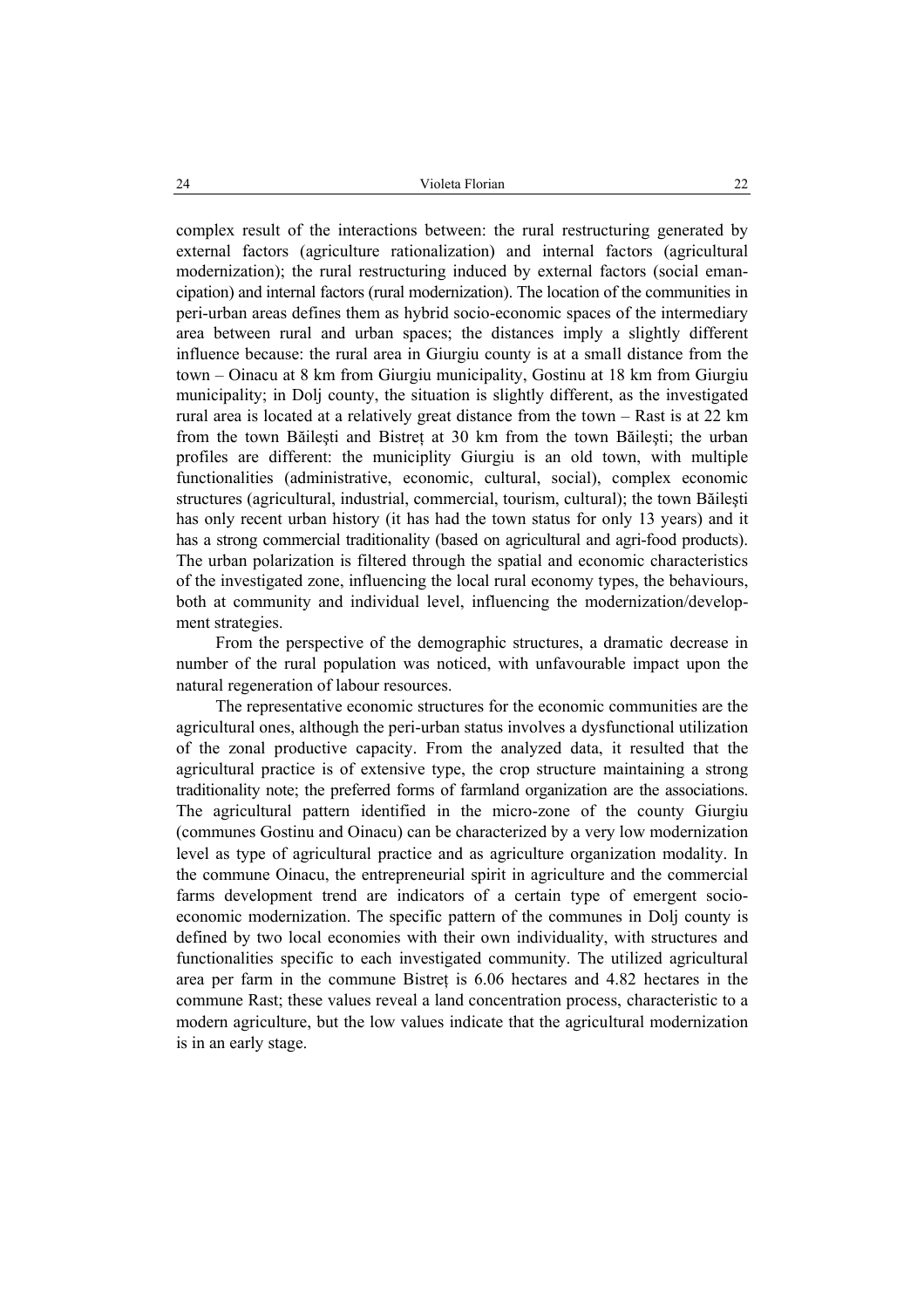|                                                                 | <b>Gostinu</b>    | <b>Oinacu</b>       | <b>Rast</b>           | <b>Bistret</b>        |
|-----------------------------------------------------------------|-------------------|---------------------|-----------------------|-----------------------|
| Urban influence                                                 | Strong            | <b>Strong</b>       | <b>Strong</b>         | Strong                |
| Economic profile                                                | Agricultural      | Agricultural        | Agricultural          | agrarian              |
| Risk culture-premises                                           |                   |                     | Instrumental          | Instrumental          |
|                                                                 |                   |                     | activism              | activism              |
| Risk management-actions                                         | Institutionalized | Institutionalized   | Institutionalized     | Institutionalized     |
| Natural<br>Natural<br>Risk perception<br>causality<br>causality |                   |                     | Natural causality $+$ | Natural causality $+$ |
|                                                                 |                   |                     | economic, political   | economic, political   |
|                                                                 |                   | factors             | factors               |                       |
|                                                                 |                   |                     | Mentality $+$         | Mentality $+$         |
| Difficulties met during<br>Technical<br>the flood/infiltrations | Technical         | technical elements- | technical elements-   |                       |
|                                                                 |                   |                     | non-functional        | non-functional        |
|                                                                 |                   |                     | drainage stations     | drainage stations     |
| Aid perception                                                  |                   |                     | Ambivalent            | Ambivalent            |

| Table 29                  |
|---------------------------|
| Community characteristics |

*Source:* Commune fiches, applied in May-August, 2014.

If we analyze the farm size we can see structures that are specific to a local subsistence economy, in the case of the commune Bistreţ, and structures defining the transition from the subsistence to the commercial farm, in the commune Rast. In conclusion, the content and functionality of the agrarian structures define the extensive character of agriculture and the subsistence features of the local economy. We can notice an early stage of modernity and land consolidation, a higher mechanization level in the commune Bistret, a commercialization tendency in the commune Oinacu, but all these do not define a general process that affects the agrarian space of the investigated micro-zones.

The technical infrastructure is specific to the poor rural communities, and it is not suitable for a daily decent life. In both rural micro-zones, the indicators describe a precarious situation of the technical and social infrastructure.

The risk management, analyzed from the sociological point of view, can be characterized by: residual archaism in the case of micro-zone Giurgiu and instrumental activism in the case of micro-zone Dolj. In the micro-zone Dolj, at the local authority perception level, there is a much more coherent representation of the socio-hydraulical system of the community<sup>15</sup>, compared to the rural micro-zone Giurgiu; the exposure to much stronger risks and their recurrent character (the floods in 2006 had a deep impact in the rural life of the communities Bistret and Rast, the annual infiltration phenomenon) has generated permanent concerns at the local public authorities level.

<sup>15</sup>, The socio-hydraulic system puts into value the complex interpretations and *actionsreferring to relationship between nature, technics and society. The system evolution emerges by passing from the risk's perception towards activities against floods*." Picon, B., Allard, P., Claeys-Mekhadec, Killian, S., Gestion du risque, inondation et changement social dans le delta du Rhône. Les catastrophes de 1856 et 1993-1994, Cemagraf, Géocarrefour, vol. 82/1-2/2007.